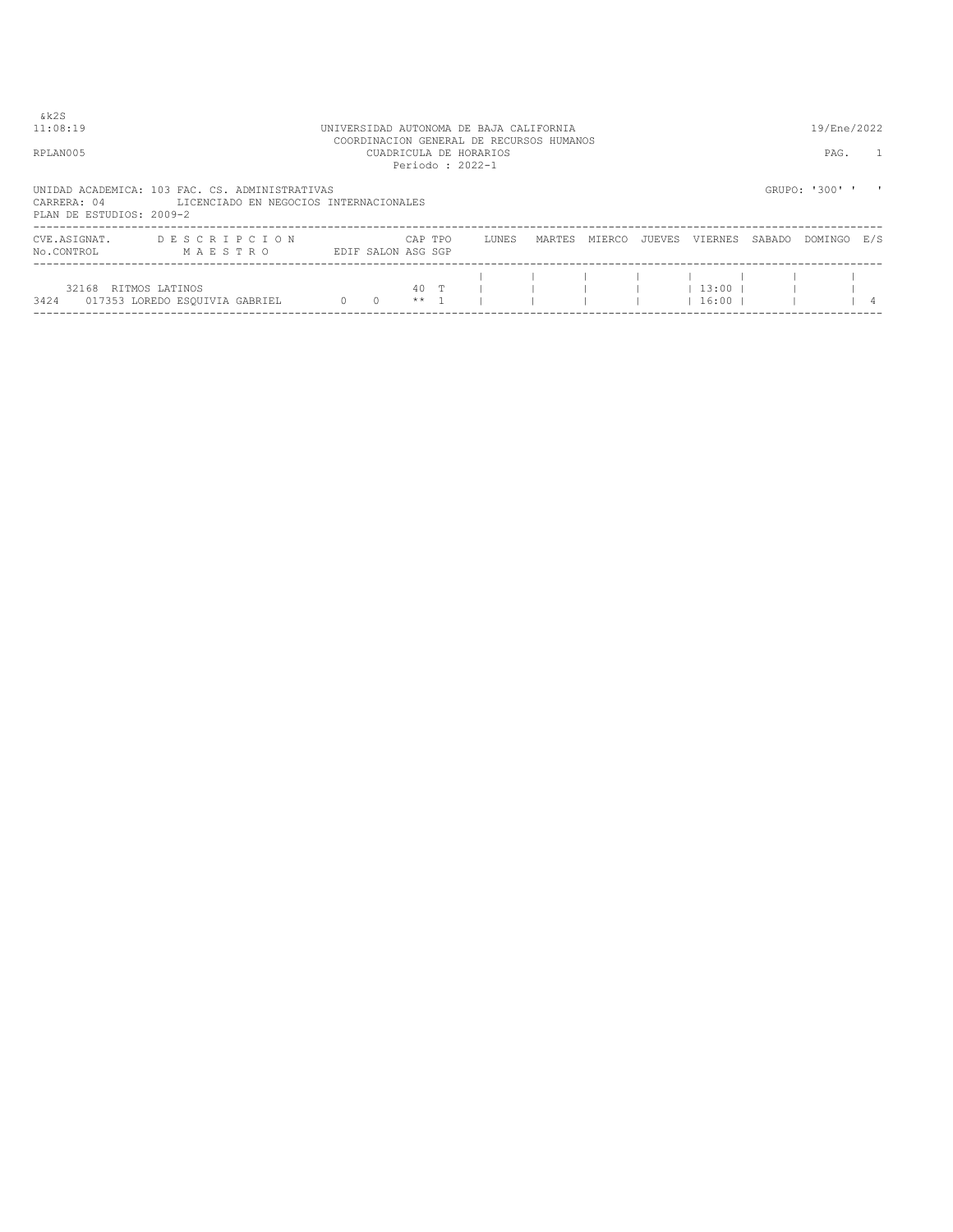| 11:08:19<br>UNIVERSIDAD AUTONOMA DE BAJA CALIFORNIA<br>COORDINACION GENERAL DE RECURSOS HUMANOS<br>RPLAN005<br>CUADRICULA DE HORARIOS<br>Periodo : 2022-1                                              |                                                             |  |                        |  |         |  |                |                              |                                                                             |                                      |                                                                                                                                                                        | 19/Ene/2022<br>PAG.                                   | $\overline{2}$                        |
|--------------------------------------------------------------------------------------------------------------------------------------------------------------------------------------------------------|-------------------------------------------------------------|--|------------------------|--|---------|--|----------------|------------------------------|-----------------------------------------------------------------------------|--------------------------------------|------------------------------------------------------------------------------------------------------------------------------------------------------------------------|-------------------------------------------------------|---------------------------------------|
| UNIDAD ACADEMICA: 103 FAC. CS. ADMINISTRATIVAS<br>CARRERA: 04<br>PLAN DE ESTUDIOS: 2009-2                                                                                                              | LICENCIADO EN NEGOCIOS INTERNACIONALES                      |  |                        |  |         |  |                |                              |                                                                             |                                      |                                                                                                                                                                        | GRUPO: '321' ' '                                      |                                       |
| CVE.ASIGNAT. DESCRIPCION<br>No.CONTROL MAESTRO EDIF SALON ASG SGP                                                                                                                                      |                                                             |  |                        |  | CAP TPO |  |                |                              |                                                                             |                                      |                                                                                                                                                                        | LUNES MARTES MIERCO JUEVES VIERNES SABADO DOMINGO E/S |                                       |
| 81 016310 CRUZ HERNANDEZ MARIA DEL CARMEN 0 0 **   11:00   11:00                                                                                                                                       | 11730 ADMINISTRACION DE RECURSOS HUMANOS 40 C   9:00   9:00 |  |                        |  |         |  |                |                              |                                                                             | <b>Contract Contract</b>             |                                                                                                                                                                        |                                                       | $\vert$ 1                             |
|                                                                                                                                                                                                        |                                                             |  |                        |  |         |  |                | and the contract of the con- |                                                                             |                                      |                                                                                                                                                                        |                                                       | $\vert$ 1                             |
| 11731 CONTABILIDAD ADMINISTRATIVA<br>82 021232 SOTO MIRAMONTES ANTONIO 0 0 ** 1 12:00   12:00   1   12:00   1                                                                                          |                                                             |  |                        |  |         |  |                |                              |                                                                             |                                      | $\begin{array}{ccccccccccc} & & & &   & &   & &   & &   & &   & &   & &   \ & & & 40 & \text{T} & &   & 11:00 &   & 11:00 &   & & &   & & &   & 11:00 &   \end{array}$ |                                                       | $\vert$ 1                             |
| 11732 ENTORNO LEGAL DE LOS NEGOCIOS<br>84 018691 BURCIAGA ROMERO JOSE JUAN 0 0 **   14:00   14:00                                                                                                      |                                                             |  |                        |  |         |  |                | <b>Contract Contract</b>     | <b>Contract Contract</b>                                                    | <b>Contract</b>                      | <b>Contractor</b>                                                                                                                                                      |                                                       | $\vert$ 1                             |
|                                                                                                                                                                                                        | 11733 MATEMATICAS FINANCIERAS 40 C                          |  |                        |  |         |  |                |                              | <b>Contract Contract</b><br>$ $ $ $ 7:00 $ $ 7:00 $ $<br>  8:00   8:00      | $\sim$ 1.                            |                                                                                                                                                                        |                                                       | $\begin{array}{cc} \end{array}$       |
| $\begin{tabular}{lllllllllll} & 11733 & \texttt{MATEMATICAS} & \texttt{FINANCIERAS} & & & 40 & \texttt{T} \\ 85 & 022241 & \texttt{VELA REYNA JUAN BENITO} & 0 & 0 & \star \star & 1 \\ \end{tabular}$ |                                                             |  |                        |  |         |  |                | <b>College</b>               | $1 - 1 - 1 - 1 - 1$<br>$ $ $ $ $ $ $ $ 8:00   7:00  <br>$\vert$ 9:00   8:00 |                                      |                                                                                                                                                                        |                                                       | $\begin{array}{cc} \end{array}$       |
| 11734 ENTORNO SOCIOECONOMICO DE MEXICO 60 40 C<br>88 029728 BARAJAS GALICIA JULIO CESAR                                                                                                                |                                                             |  | $0 \t 0 \t \star\star$ |  |         |  |                | $\sim$ 100 $\sim$            | <b>College</b><br>$\mathbf{L}$                                              | <b>Contract</b><br><b>Contractor</b> | 7:00 <br> 9:00                                                                                                                                                         |                                                       | $\begin{array}{cc} 1 & 1 \end{array}$ |
| 11734 ENTORNO SOCIOECONOMICO DE MEXICO 60 000 1000 T<br>87 029728 BARAJAS GALICIA JULIO CESAR 0 0 ** 1                                                                                                 |                                                             |  |                        |  |         |  | $\mathbb{R}^n$ | $\sim$ 100 $\sim$            | 8:00  <br>$ $ 10:00                                                         |                                      |                                                                                                                                                                        |                                                       | $\vert$ 1                             |
| 11843 METODOLOGIA DE LA INVESTIGACION 40 C<br>90 011257 CERVANTES COLLADO KARLA EMILIA 0 0 **                                                                                                          |                                                             |  |                        |  |         |  |                | $\mathbb{R}^n$               |                                                                             |                                      | $ $ $ $ $ $ $ $ 9:00 $ $<br>$ $ 10:00                                                                                                                                  |                                                       | $\vert$ 1                             |
| 3238 011257 CERVANTES COLLADO KARLA EMILIA V VIR **                                                                                                                                                    | 11843 METODOLOGIA DE LA INVESTIGACION                       |  |                        |  | 40 C    |  |                |                              | The Control of the<br>$\sim$ 1                                              | <b>Contractor</b>                    | 10:00 <br> 11:00                                                                                                                                                       |                                                       | $\vert$ 1                             |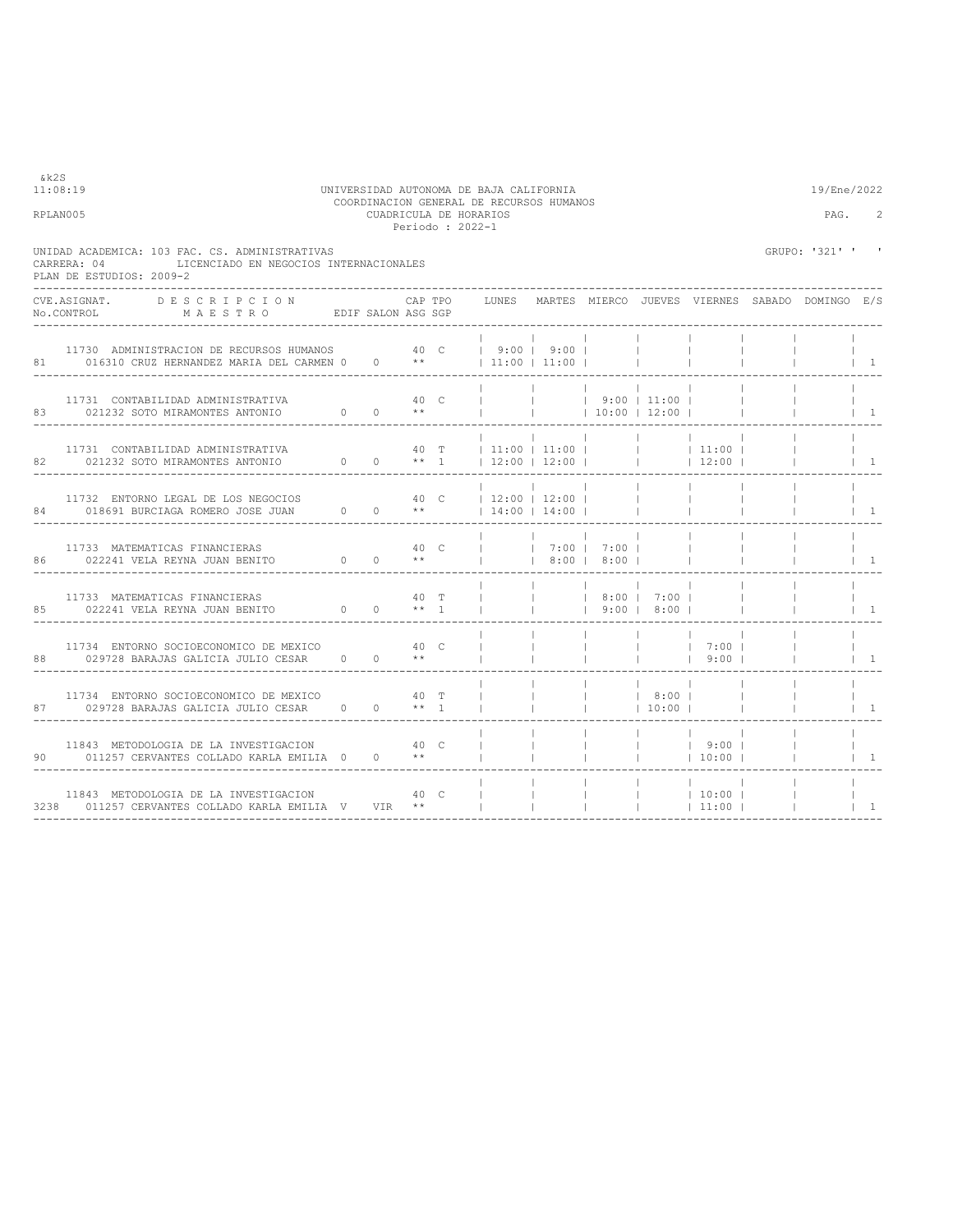| & k 2 S<br>11:08:19<br>RPLAN005 |                                                                                                                      |                    |                       |               | UNIVERSIDAD AUTONOMA DE BAJA CALIFORNIA<br>COORDINACION GENERAL DE RECURSOS HUMANOS<br>CUADRICULA DE HORARIOS<br>Periodo: 2022-1 |                      |        |                          |         |        | 19/Ene/2022<br>PAG. | 3 |
|---------------------------------|----------------------------------------------------------------------------------------------------------------------|--------------------|-----------------------|---------------|----------------------------------------------------------------------------------------------------------------------------------|----------------------|--------|--------------------------|---------|--------|---------------------|---|
| CARRERA: 04                     | UNIDAD ACADEMICA: 103 FAC. CS. ADMINISTRATIVAS<br>LICENCIADO EN NEGOCIOS INTERNACIONALES<br>PLAN DE ESTUDIOS: 2009-2 |                    |                       |               |                                                                                                                                  |                      |        |                          |         |        | GRUPO: '321' '      |   |
| CVE.ASIGNAT.                    | DESCRIPCION<br>NO.CONTROL MAESTRO                                                                                    | EDIF SALON ASG SGP |                       | CAP TPO       | LUNES                                                                                                                            | MARTES               | MIERCO | JUEVES                   | VIERNES | SABADO | DOMINGO E/S         |   |
| 89                              | 11843 METODOLOGIA DE LA INVESTIGACION<br>011257 CERVANTES COLLADO KARLA EMILIA 0                                     |                    | $0 \longrightarrow 1$ |               |                                                                                                                                  |                      |        | $10:00$  <br>$11:00$ $1$ |         |        |                     |   |
| 91                              | 11758 CULTURA MEXICO ESTADOS UNIDOS<br>022535 RICO ESPINOSA ANA CECILIA                                              | $\Omega$           | $\Omega$              | 40 C<br>$* *$ | $1 \t7:00 \t1$<br>$9:00$ 1                                                                                                       | $8:00$  <br>$9:00$ 1 |        |                          |         |        |                     |   |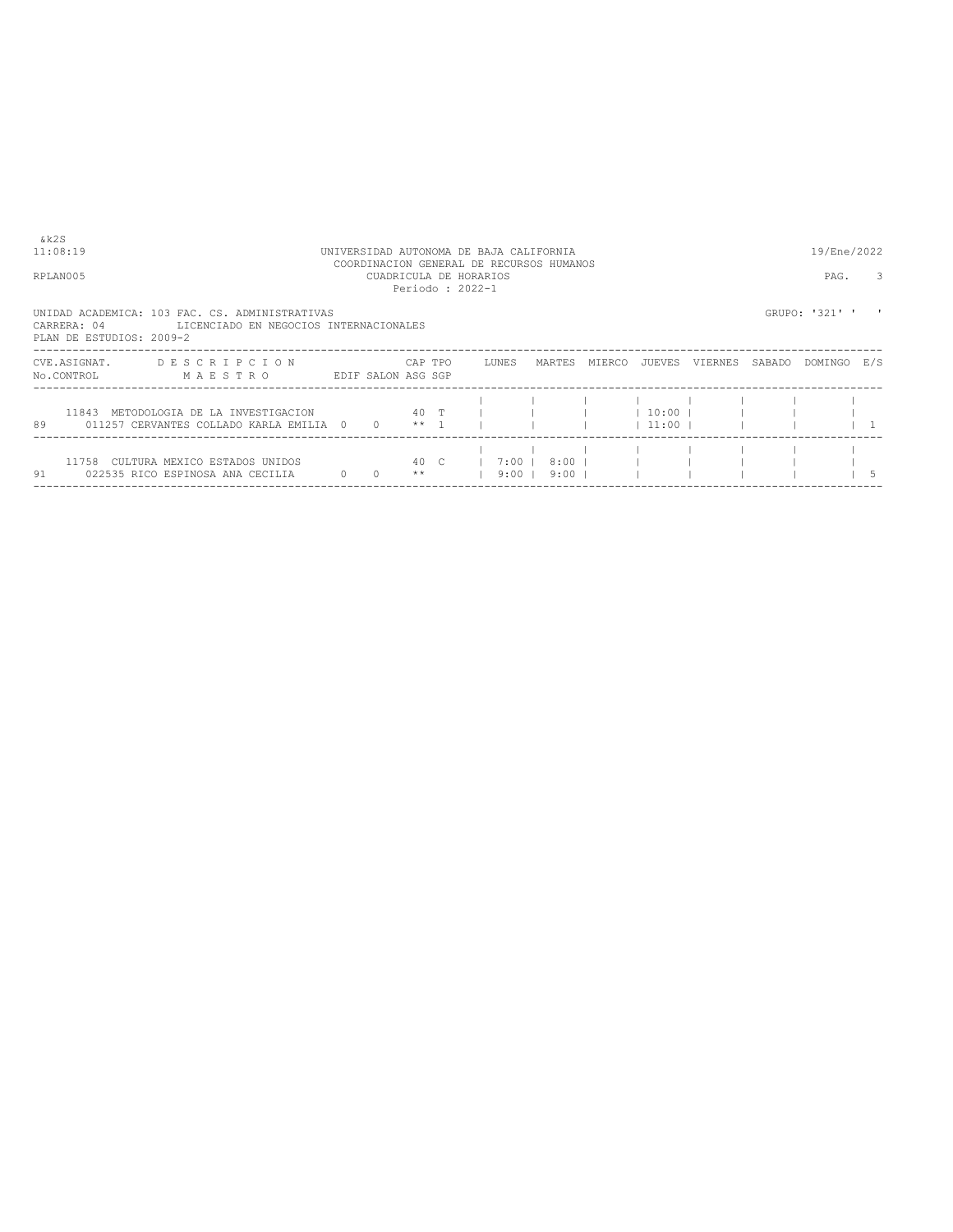| 11:08:19<br>UNIVERSIDAD AUTONOMA DE BAJA CALIFORNIA<br>RPLAN005                                                                               |      |         | 19/Ene/2022<br>PAG. | $\overline{4}$    |                                       |                                    |                 |                                             |                                                       |                                 |
|-----------------------------------------------------------------------------------------------------------------------------------------------|------|---------|---------------------|-------------------|---------------------------------------|------------------------------------|-----------------|---------------------------------------------|-------------------------------------------------------|---------------------------------|
| UNIDAD ACADEMICA: 103 FAC. CS. ADMINISTRATIVAS<br>LICENCIADO EN NEGOCIOS INTERNACIONALES<br>CARRERA: 04<br>PLAN DE ESTUDIOS: 2009-2           |      |         |                     |                   |                                       |                                    |                 |                                             | GRUPO: '322' '                                        |                                 |
| CVE.ASIGNAT. DESCRIPCION                                                                                                                      |      | CAP TPO |                     |                   |                                       |                                    |                 |                                             | LUNES MARTES MIERCO JUEVES VIERNES SABADO DOMINGO E/S |                                 |
| 11730 ADMINISTRACION DE RECURSOS HUMANOS<br>3814 028197 RODRIGUEZ DURAN ANA MARIA MARGARITA0 0 **                                             | 40 C |         |                     | <b>Contractor</b> | 12:00 <br> 13:00                      |                                    |                 |                                             |                                                       | $\vert$ 1                       |
|                                                                                                                                               |      |         |                     |                   |                                       |                                    |                 |                                             |                                                       | $\vert$ 1                       |
| 11731 CONTABILIDAD ADMINISTRATIVA<br>3742 024987 SOTO LUNA JOSE EULALIO $0$ 0 **     9:00                                                     |      |         | 7:00                |                   | $\sim$ 1.0<br>and the first products. |                                    |                 |                                             |                                                       | $\vert$ 1                       |
| 11731 CONTABILIDAD ADMINISTRATIVA $40$ T   7:00   7:00   7:00  <br>3741 024987 SOTO LUNA JOSE EULALIO $0$ 0 ** 1   9:00     8:00              |      |         |                     |                   |                                       |                                    | <b>Contract</b> | <b>Contract Contract</b><br><b>Contract</b> |                                                       | $\begin{array}{cc} \end{array}$ |
| 11732 ENTORNO LEGAL DE LOS NEGOCIOS 40 C   9:00   11:00   8:00  <br>3743 027692 VALDIVIA MORONES FRANCISCO 0 0 **   10:00   12:00   10:00     |      |         |                     |                   |                                       |                                    |                 |                                             |                                                       | $\begin{array}{cc} \end{array}$ |
| 11733 MATEMATICAS FINANCIERAS<br>3745 014493 TRENTI LARA FRANCISCO                                                                            |      |         |                     |                   |                                       |                                    |                 |                                             |                                                       | $\begin{array}{cc} \end{array}$ |
| 11733 MATEMATICAS FINANCIERAS<br>3744 014493 TRENTI LARA FRANCISCO                                                                            |      |         |                     | <b>Contract</b>   |                                       | 9:00  <br>$\frac{1}{1}$ 11:00      |                 |                                             |                                                       | $1 - 1$                         |
| 11734 ENTORNO SOCIOECONOMICO DE MEXICO 40 C<br>3747 020198 IBARRA CISNEROS MANUEL ALEJANDRO0 0 **   11:00     12:00                           |      |         | $ 10:00 $ $ 11:00 $ |                   |                                       |                                    | <b>Contract</b> |                                             |                                                       | $1 \quad 1$                     |
| 11734 ENTORNO SOCIOECONOMICO DE MEXICO 40 T   13:00       13:00  <br>3746 020198 IBARRA CISNEROS MANUEL ALEJANDRO0 0 ** 1   14:00       14:00 |      |         |                     |                   |                                       |                                    |                 | $\sim 1$                                    | $\mathbb{R}^n$                                        | $1 \quad 1$                     |
| 11843 METODOLOGIA DE LA INVESTIGACION 40 C     9:00   3749 016539 MUNOZ DEL REAL GLORIA 0 0 **     11:00                                      |      |         |                     |                   |                                       | <b>Contract</b><br><b>Contract</b> |                 |                                             |                                                       | $\vert$ 1                       |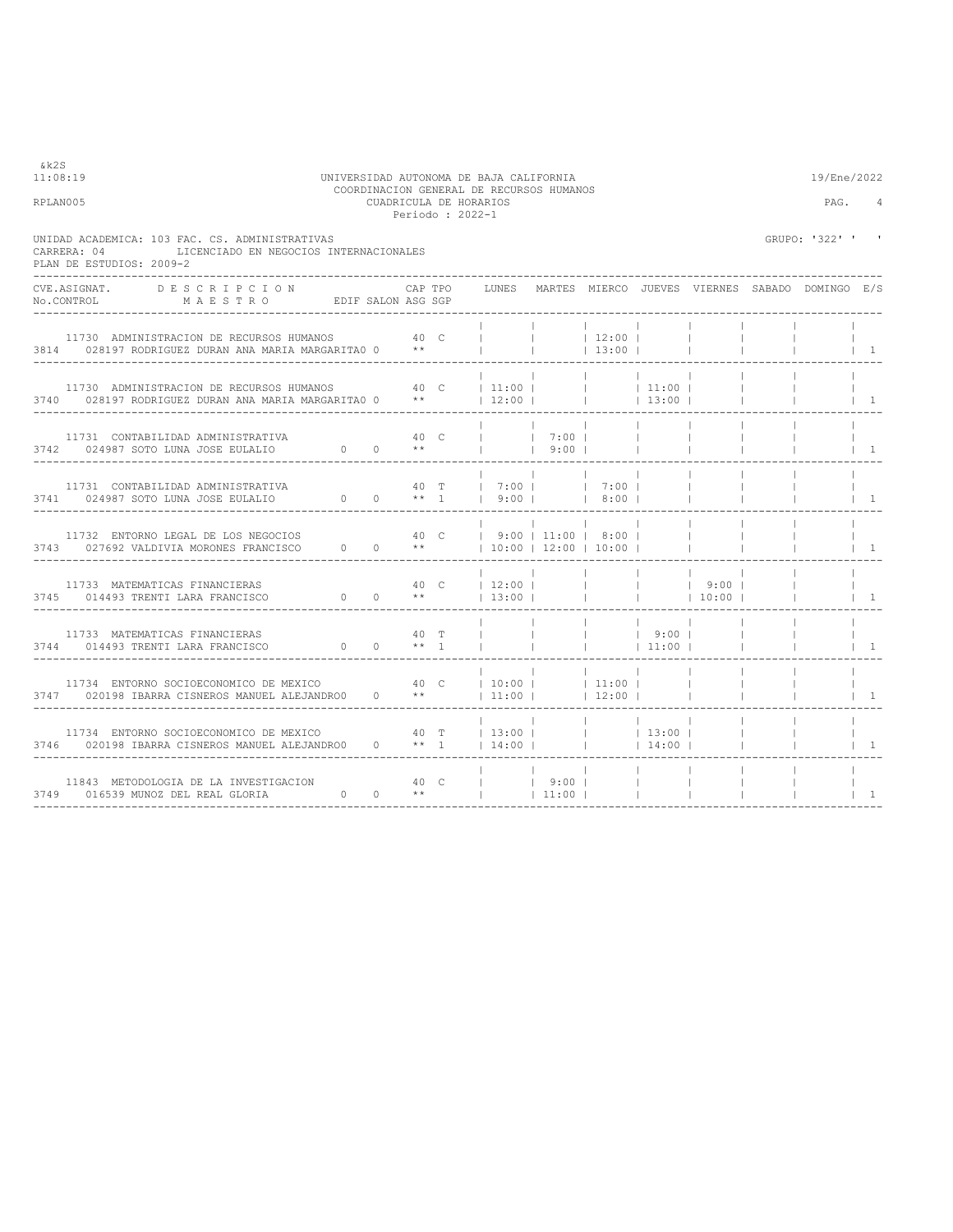| &k2S<br>11:08:19                        |                                                                                          |          |                           |               | UNIVERSIDAD AUTONOMA DE BAJA CALIFORNIA<br>COORDINACION GENERAL DE RECURSOS HUMANOS |        |                                      |                    |                    |        | 19/Ene/2022    |    |
|-----------------------------------------|------------------------------------------------------------------------------------------|----------|---------------------------|---------------|-------------------------------------------------------------------------------------|--------|--------------------------------------|--------------------|--------------------|--------|----------------|----|
| RPLAN005                                |                                                                                          |          |                           |               | CUADRICULA DE HORARIOS<br>Periodo: 2022-1                                           |        |                                      |                    |                    |        | PAG.           | 5  |
| CARRERA: 04<br>PLAN DE ESTUDIOS: 2009-2 | UNIDAD ACADEMICA: 103 FAC. CS. ADMINISTRATIVAS<br>LICENCIADO EN NEGOCIOS INTERNACIONALES |          |                           |               |                                                                                     |        |                                      |                    |                    |        | GRUPO: '322' ' |    |
| CVE.ASIGNAT.<br>No.CONTROL              | DESCRIPCION<br>MAESTRO<br>EDIF SALON ASG SGP                                             |          | <b>CAP TPO</b>            |               | LUNES                                                                               | MARTES | MIERCO                               | JUEVES             | VIERNES            | SABADO | DOMINGO E/S    |    |
|                                         | 11843 METODOLOGIA DE LA INVESTIGACION 40 T  <br>3748 016539 MUNOZ DEL REAL GLORIA        |          | $0 \t 0 \t \star \star 1$ |               |                                                                                     |        | $1 \quad 10:00 \quad 1$<br>$11:00$ 1 |                    |                    |        |                |    |
| 3750                                    | 11758 CULTURA MEXICO ESTADOS UNIDOS<br>022535 RICO ESPINOSA ANA CECILIA                  | $\sim$ 0 | $\Omega$                  | 40 C<br>$* *$ |                                                                                     |        |                                      | $7:00$  <br>$8:00$ | $7:00$  <br>$9:00$ |        |                | .5 |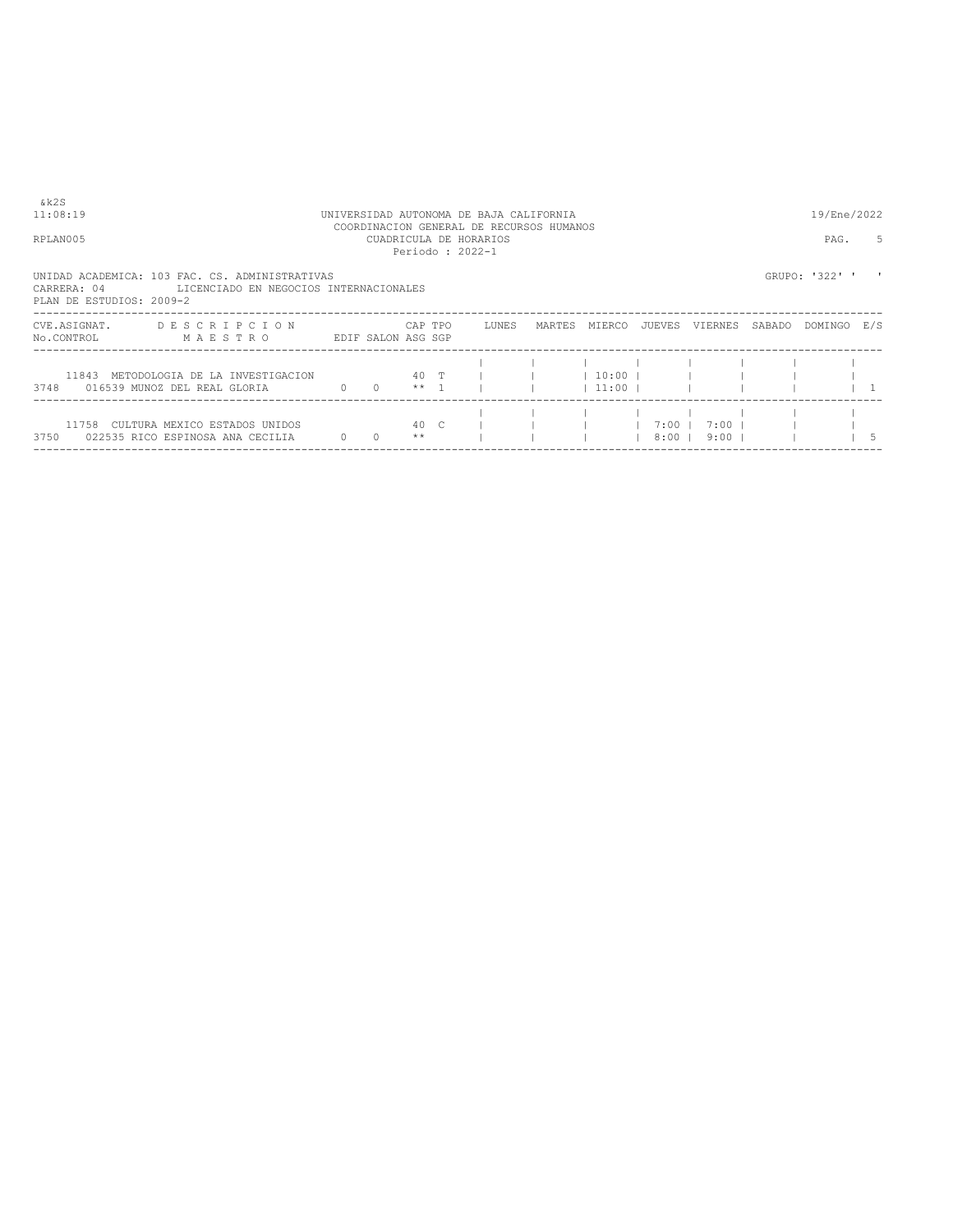| UNIDAD ACADEMICA: 103 FAC. CS. ADMINISTRATIVAS<br>LICENCIADO EN NEGOCIOS INTERNACIONALES<br>CARRERA: 04<br>PLAN DE ESTUDIOS: 2009-2  |                                                                                                                                                                                                                                                    |      |         |                                                                                                         |                                   |                                     |                                 |                                            |        | GRUPO: '323' ' '                                |                                 |
|--------------------------------------------------------------------------------------------------------------------------------------|----------------------------------------------------------------------------------------------------------------------------------------------------------------------------------------------------------------------------------------------------|------|---------|---------------------------------------------------------------------------------------------------------|-----------------------------------|-------------------------------------|---------------------------------|--------------------------------------------|--------|-------------------------------------------------|---------------------------------|
| -------------------<br>UVE.ASIGNAT. DESCRIPCION CAPTPO<br>No.CONTROL MAESTRO EDIFSALON ASGSGP                                        |                                                                                                                                                                                                                                                    |      | CAP TPO | LUNES                                                                                                   |                                   |                                     |                                 |                                            |        | MARTES MIERCO JUEVES VIERNES SABADO DOMINGO E/S |                                 |
| 11730 ADMINISTRACION DE RECURSOS HUMANOS 40 C     16:00   16:00  <br>93 018019 LOPEZ LEREE BERTHA ELVA 0 0 **     18:00   18:00      |                                                                                                                                                                                                                                                    |      |         |                                                                                                         | and the state of the state        |                                     | and the property of             |                                            |        |                                                 | $\begin{array}{cc} \end{array}$ |
| 11731 CONTABILIDAD ADMINISTRATIVA<br>95 018280 BOJORQUEZ BALLARDO MARCO CESAR 0 0 **     22:00                                       |                                                                                                                                                                                                                                                    |      | 40 C    | $ $ $ $ 20:00 $ $                                                                                       |                                   |                                     |                                 |                                            |        |                                                 | $\vert$ 1                       |
| 11731 CONTABILIDAD ADMINISTRATIVA<br>94 018280 BOJORQUEZ BALLARDO MARCO CESAR 0 0 ** 1                                               |                                                                                                                                                                                                                                                    | 40 T |         |                                                                                                         | <b>Contractor</b>                 | <b>Contract Contract</b>            |                                 | 19:00                                      | $\Box$ |                                                 | $\begin{array}{cc} \end{array}$ |
| 11732 ENTORNO LEGAL DE LOS NEGOCIOS 40 C   17:00       17:00  <br>96 017059 MONTOYA ARREDONDO OLGA REBECA 0 0 **   19:00       19:00 |                                                                                                                                                                                                                                                    |      |         |                                                                                                         | <b>Contract Contract Contract</b> | <b>Contract Contract</b>            | <b>Contract Contract Street</b> |                                            |        |                                                 | $\vert$ 1                       |
| 11733 MATEMATICAS FINANCIERAS<br>$\begin{matrix} 0 & 0 & * \end{matrix}$<br>98 014493 TRENTI LARA FRANCISCO                          |                                                                                                                                                                                                                                                    |      |         | $\begin{array}{cccccccc}   &   &   &   & 20:00 &   &   \\   &   &   &   & 22:00 &   &   \\ \end{array}$ |                                   |                                     |                                 |                                            |        |                                                 | $\vert$ 1                       |
| 11733 MATEMATICAS FINANCIERAS<br>97 014493 TRENTI LARA FRANCISCO 0 0 ** 1   21:00       21:00                                        |                                                                                                                                                                                                                                                    |      |         | 40 T   20:00       20:00                                                                                | <b>Contract Contract</b>          | the contract of the contract of the |                                 |                                            |        |                                                 | $\perp$ 1                       |
| 11734 ENTORNO SOCIOECONOMICO DE MEXICO 60 000 000 000<br>100 027385 RODRIGUEZ VELASCO RENE $0$ 0 **                                  |                                                                                                                                                                                                                                                    |      |         |                                                                                                         |                                   |                                     |                                 |                                            |        |                                                 | $\begin{array}{cc} \end{array}$ |
| 11734 ENTORNO SOCIOECONOMICO DE MEXICO 60 40 T<br>99 027385 RODRIGUEZ VELASCO RENE 0 0 ** 1                                          |                                                                                                                                                                                                                                                    |      |         | $ $ 1 20:00                                                                                             |                                   |                                     |                                 |                                            |        |                                                 | $1 \quad 1$                     |
| 11843 METODOLOGIA DE LA INVESTIGACION 40 C<br>102 020251 MORENO MORENO LUIS RAMON 0 0 **                                             |                                                                                                                                                                                                                                                    |      |         |                                                                                                         |                                   |                                     |                                 | 18:00     18:00  <br>      19:00     19:00 |        |                                                 | $\vert$ 1                       |
| 11843 METODOLOGIA DE LA INVESTIGACION<br>101 020251 MORENO MORENO LUIS RAMON                                                         | лично производите на 140 mm и 140 mm и 140 mm и 140 mm и 140 mm и 140 mm и 140 mm и 140 mm и 140 mm и 140 mm и<br>В 140 mm и 140 mm и 140 mm и 140 mm и 140 mm и 140 mm и 140 mm и 140 mm и 140 mm и 140 mm и 140 mm и 140 mm и<br>$0 \t 0 \t + 1$ |      |         |                                                                                                         |                                   | $ $ 19:00                           |                                 |                                            |        |                                                 | $\mathbf{1}$                    |

----------------------------------------------------------------------------------------------------------------------------------

## 11:08:19 UNIVERSIDAD AUTONOMA DE BAJA CALIFORNIA<br>COORDINACION GENERAL DE RECURSOS HUMANOS<br>CUADRICULA DE HORARIOS<br>Periodo : 2022-1<br>Periodo : 2022-1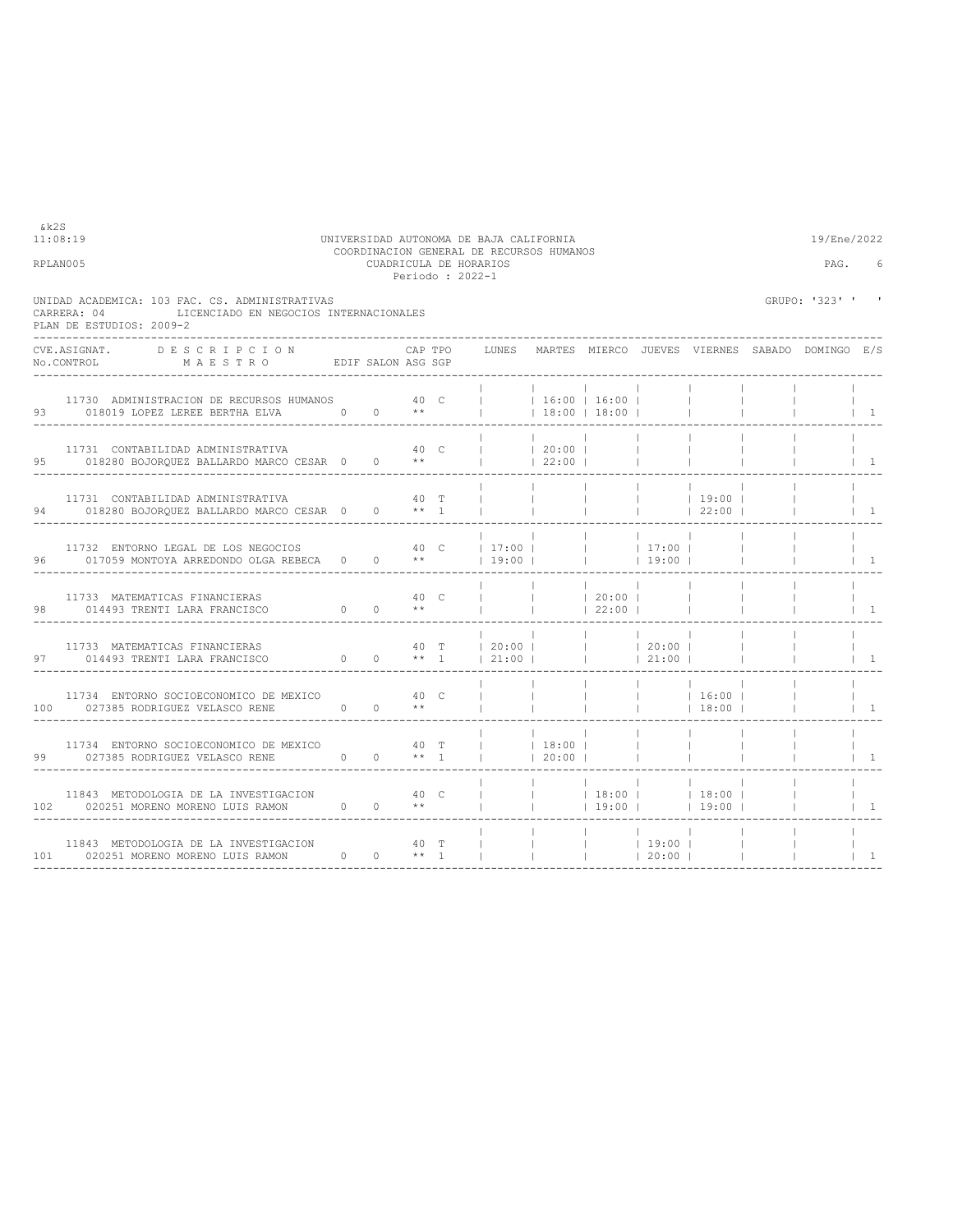| & k 2 S<br>11:08:19                     |                                                                                          |                 |                       |                 | UNIVERSIDAD AUTONOMA DE BAJA CALIFORNIA<br>COORDINACION GENERAL DE RECURSOS HUMANOS |        |                                |                      |         |        | 19/Ene/2022    |    |
|-----------------------------------------|------------------------------------------------------------------------------------------|-----------------|-----------------------|-----------------|-------------------------------------------------------------------------------------|--------|--------------------------------|----------------------|---------|--------|----------------|----|
| RPLAN005                                |                                                                                          |                 |                       | Periodo: 2022-1 | CUADRICULA DE HORARIOS                                                              |        |                                |                      |         |        | PAG.           | -7 |
| CARRERA: 04<br>PLAN DE ESTUDIOS: 2009-2 | UNIDAD ACADEMICA: 103 FAC. CS. ADMINISTRATIVAS<br>LICENCIADO EN NEGOCIOS INTERNACIONALES |                 |                       |                 |                                                                                     |        |                                |                      |         |        | GRUPO: '323' ' |    |
| CVE.ASIGNAT.<br>No.CONTROL              | DESCRIPCION<br>MAESTRO<br>EDIF SALON ASG SGP                                             |                 |                       | CAP TPO         | LUNES                                                                               | MARTES | MIERCO                         | JUEVES               | VIERNES | SABADO | DOMINGO E/S    |    |
|                                         | 11758 CULTURA MEXICO ESTADOS UNIDOS<br>103 021936 GASTELUM VASQUEZ ERNESTO ALONSO 0 0 ** | 40 <sup>°</sup> |                       |                 | $19:00$                                                                             |        | $19:00$  <br>  20:00     20:00 | 21:00  <br>22:00 1   |         |        |                |    |
| 11769 LENGUA EXTRANJERA                 | 104 027106 MONTES SANTOYO SAYRA SUZZETH 0 0                                              |                 | 40 C<br>$\star \star$ |                 | $15:00$  <br>$1\,6:00$ 1                                                            |        |                                | $14:00$  <br>16:00 1 |         |        |                |    |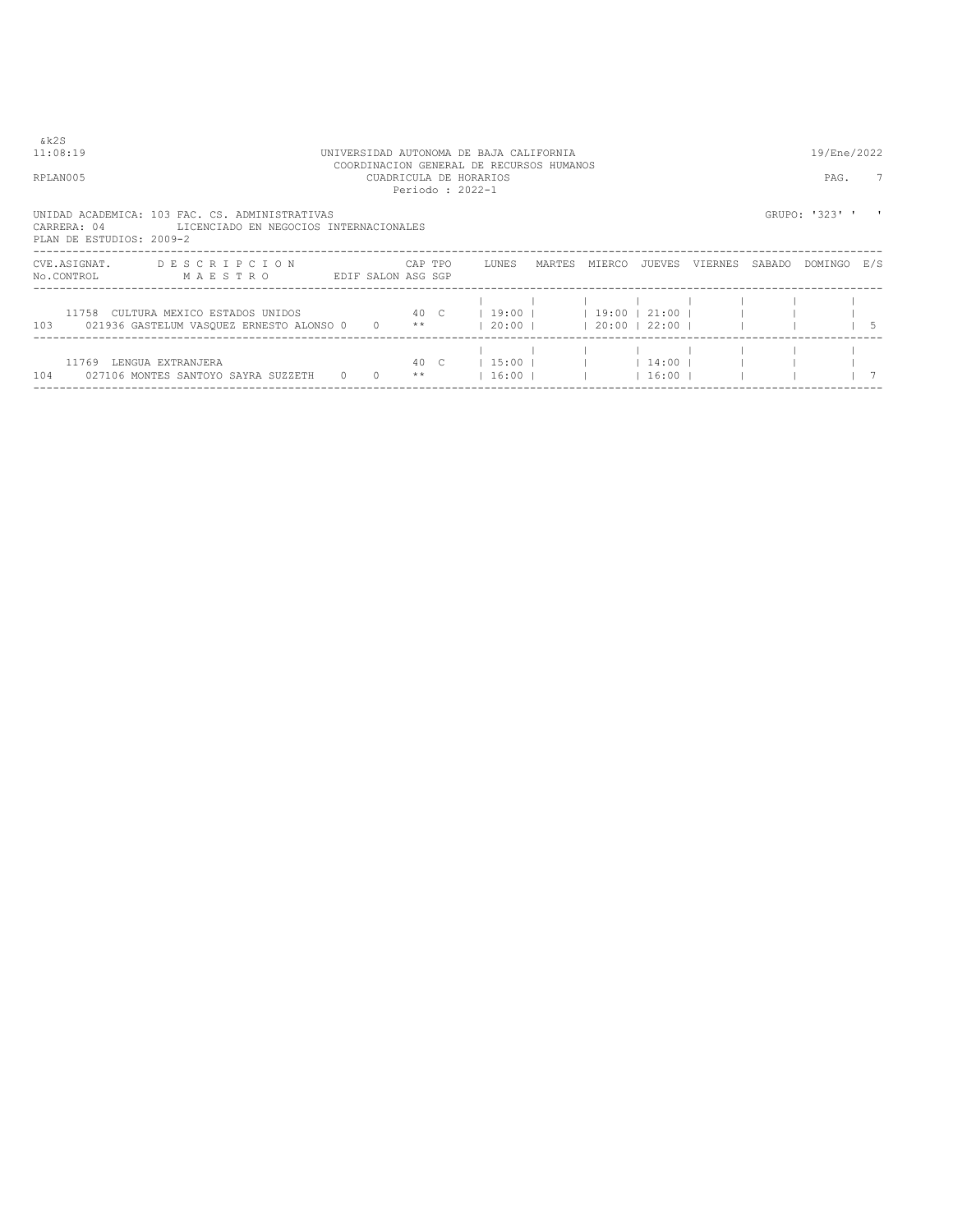| 11:08:19                                |                                                                                          |          |                    |            | UNIVERSIDAD AUTONOMA DE BAJA CALIFORNIA                                               |        |                      |        |         |        | 19/Ene/2022    |     |
|-----------------------------------------|------------------------------------------------------------------------------------------|----------|--------------------|------------|---------------------------------------------------------------------------------------|--------|----------------------|--------|---------|--------|----------------|-----|
| RPLAN005                                |                                                                                          |          |                    |            | COORDINACION GENERAL DE RECURSOS HUMANOS<br>CUADRICULA DE HORARIOS<br>Periodo: 2022-1 |        |                      |        |         |        | PAG.           | 8   |
| CARRERA: 04<br>PLAN DE ESTUDIOS: 2009-2 | UNIDAD ACADEMICA: 103 FAC. CS. ADMINISTRATIVAS<br>LICENCIADO EN NEGOCIOS INTERNACIONALES |          |                    |            |                                                                                       |        |                      |        |         |        | GRUPO: '324' ' |     |
| CVE.ASIGNAT.<br>No.CONTROL              | DESCRIPCION<br>MAESTRO                                                                   |          | EDIF SALON ASG SGP | CAP TPO    | LUNES                                                                                 | MARTES | MIERCO               | JUEVES | VIERNES | SABADO | DOMINGO        | E/S |
| 11770<br>92                             | LENGUA EXTRANJERA II<br>027106 MONTES SANTOYO SAYRA SUZZETH                              | $\Omega$ | $\overline{0}$     | 50 C<br>** | $14:00$ $\pm$<br>$15:00$                                                              |        | $14:00$ l<br>$16:00$ |        |         |        |                |     |

----------------------------------------------------------------------------------------------------------------------------------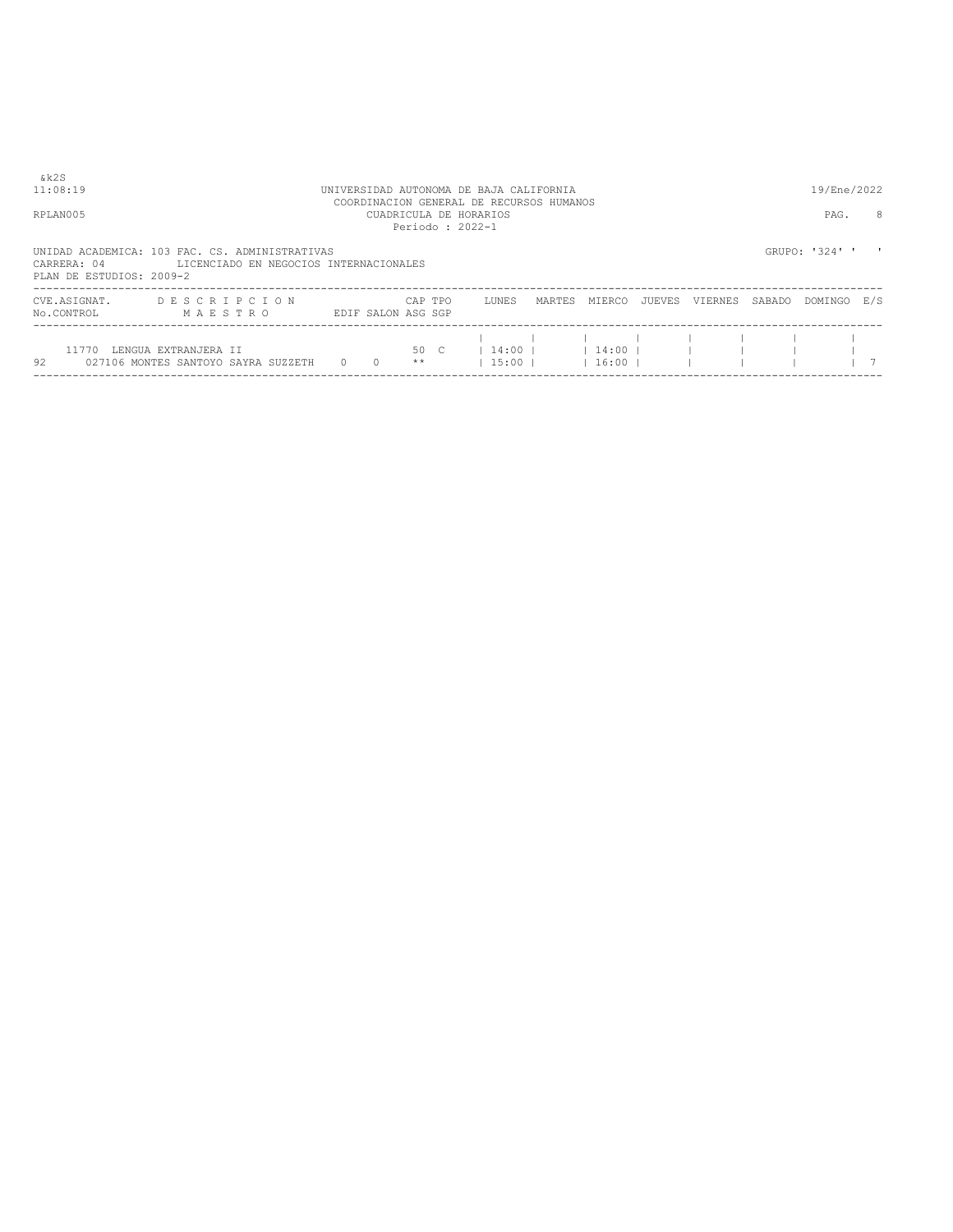| &k2S | 11:08:19                                                                                                                                                                                                                                                           |      |      |         | UNIVERSIDAD AUTONOMA DE BAJA CALIFORNIA                                                |                                                                         |                                |                          |                            |                             | 19/Ene/2022                                     |                                      |
|------|--------------------------------------------------------------------------------------------------------------------------------------------------------------------------------------------------------------------------------------------------------------------|------|------|---------|----------------------------------------------------------------------------------------|-------------------------------------------------------------------------|--------------------------------|--------------------------|----------------------------|-----------------------------|-------------------------------------------------|--------------------------------------|
|      | RPLAN005                                                                                                                                                                                                                                                           |      |      |         | COORDINACION GENERAL DE RECURSOS HUMANOS<br>CUADRICULA DE HORARIOS<br>Periodo : 2022-1 |                                                                         |                                |                          |                            |                             | PAG.                                            | 9                                    |
|      | UNIDAD ACADEMICA: 103 FAC. CS. ADMINISTRATIVAS<br>LICENCIADO EN NEGOCIOS INTERNACIONALES<br>CARRERA: 04<br>PLAN DE ESTUDIOS: 2009-2                                                                                                                                |      |      |         |                                                                                        |                                                                         |                                |                          |                            |                             | GRUPO: '331' '                                  | ,                                    |
|      | CVE.ASIGNAT. DESCRIPCION<br>No.CONTROL MAESTRO EDIF SALON ASG SGP                                                                                                                                                                                                  |      |      | CAP TPO | LUNES                                                                                  |                                                                         |                                |                          |                            |                             | MARTES MIERCO JUEVES VIERNES SABADO DOMINGO E/S |                                      |
|      | 11736 ANALISIS FINANCIERO<br>$0 \qquad 0 \qquad **$<br>106 021345 ORTIZ ROSAS ANDRES                                                                                                                                                                               | 40 C |      |         |                                                                                        | 11:00 8:00 8:00 <br>$\vert$ 12:00   9:00   9:00                         |                                |                          |                            |                             |                                                 | $\begin{array}{ccc} \end{array}$     |
|      | 11736 ANALISIS FINANCIERO<br>105 021345 ORTIZ ROSAS ANDRES 0 0 $**$ 1                                                                                                                                                                                              |      | 40 T |         |                                                                                        | <b>Contract</b>                                                         | $\mathbf{1}$                   | <b>Contract Contract</b> | 8:00  <br>$ $ 10:00        |                             |                                                 | 2                                    |
|      | 11737 DERECHO CORPORATIVO $40$ C<br>108 017250 ROA RIVERA ROCELA ARMIDA 0 0 **                                                                                                                                                                                     |      |      |         | $\mathbb{R}$                                                                           | 7:00  <br>  9:00   8:00                                                 |                                | $1 \t7:00 \t1$           |                            |                             |                                                 |                                      |
|      | 11737 DERECHO CORPORATIVO                                                                                                                                                                                                                                          |      | 40 T |         |                                                                                        | <b>Contract</b>                                                         | 7:00<br>  8:00                 |                          |                            |                             |                                                 | $1 \quad 2$                          |
|      | 11738 PROCESO DE NEGOCIACION<br>114 020986 MEJIA VELEZ ANA CATALINA $0$ 0 $**$                                                                                                                                                                                     |      |      |         | 40 C   9:00   9:00     10:00                                                           | $ 10:00 10:00 $ $ 11:00 $                                               |                                |                          |                            |                             |                                                 | $1\quad 2$                           |
|      | 11740 GEOGRAFIA ECONOMICA INTERNACIONAL<br>113 020198 IBARRA CISNEROS MANUEL ALEJANDRO0 0 **                                                                                                                                                                       | 40 C |      |         |                                                                                        | $\sim$ 10<br>$ $ 10:00   9:00   9:00  <br>$\vert$ 11:00   10:00   10:00 | <b>Contract</b>                |                          |                            | <b>Contract</b>             |                                                 | $\begin{array}{ccc} & 2 \end{array}$ |
|      | 11759 PAQUETERIA DE NEGOCIOS<br>112 010531 JABALERA OVIEDO MARIA MAYTE 0 0 **                                                                                                                                                                                      |      | 40 C |         |                                                                                        | <b>Contract</b>                                                         | $\mathbb{R}^n$                 |                          | $ $ 10:00  <br>$1$ 13:00 1 |                             |                                                 | 16                                   |
|      | $40-$<br>11761 ADMINISTRACION PUBLICA<br>111 008733 VELEZ GARCIA LORENA $0$ 0 **                                                                                                                                                                                   |      |      |         |                                                                                        | $ $ 12:00   11:00  <br>$\vert$ 13:00   13:00                            |                                |                          | $\sim$ 100 $\sim$          |                             |                                                 |                                      |
|      | 11764 ADMINISTRACION DE COMPRAS $\begin{array}{c ccc} 11764 & 21164 & 10160 & 10160 & 10160 & 10160 & 10160 & 10160 & 10160 & 10160 & 10160 & 10160 & 10160 & 10160 & 10160 & 10160 & 10160 & 10160 & 10160 & 10160 & 10160 & 10160 & 10160 & 10160 & 10160 & 101$ |      |      |         |                                                                                        |                                                                         |                                |                          |                            | $\mathbb{R}^n$              |                                                 |                                      |
|      | 11769 LENGUA EXTRANJERA<br>109 015029 CAMPOS CABEZAS MANUEL SALVADO 0 0 **                                                                                                                                                                                         |      | 40 C |         | $\mathbb{R}^n$ and $\mathbb{R}^n$                                                      |                                                                         | $ $ 13:00  <br>$1 \t16:00 \t1$ |                          |                            | <b>College</b><br>$\sim$ 1. |                                                 | 7                                    |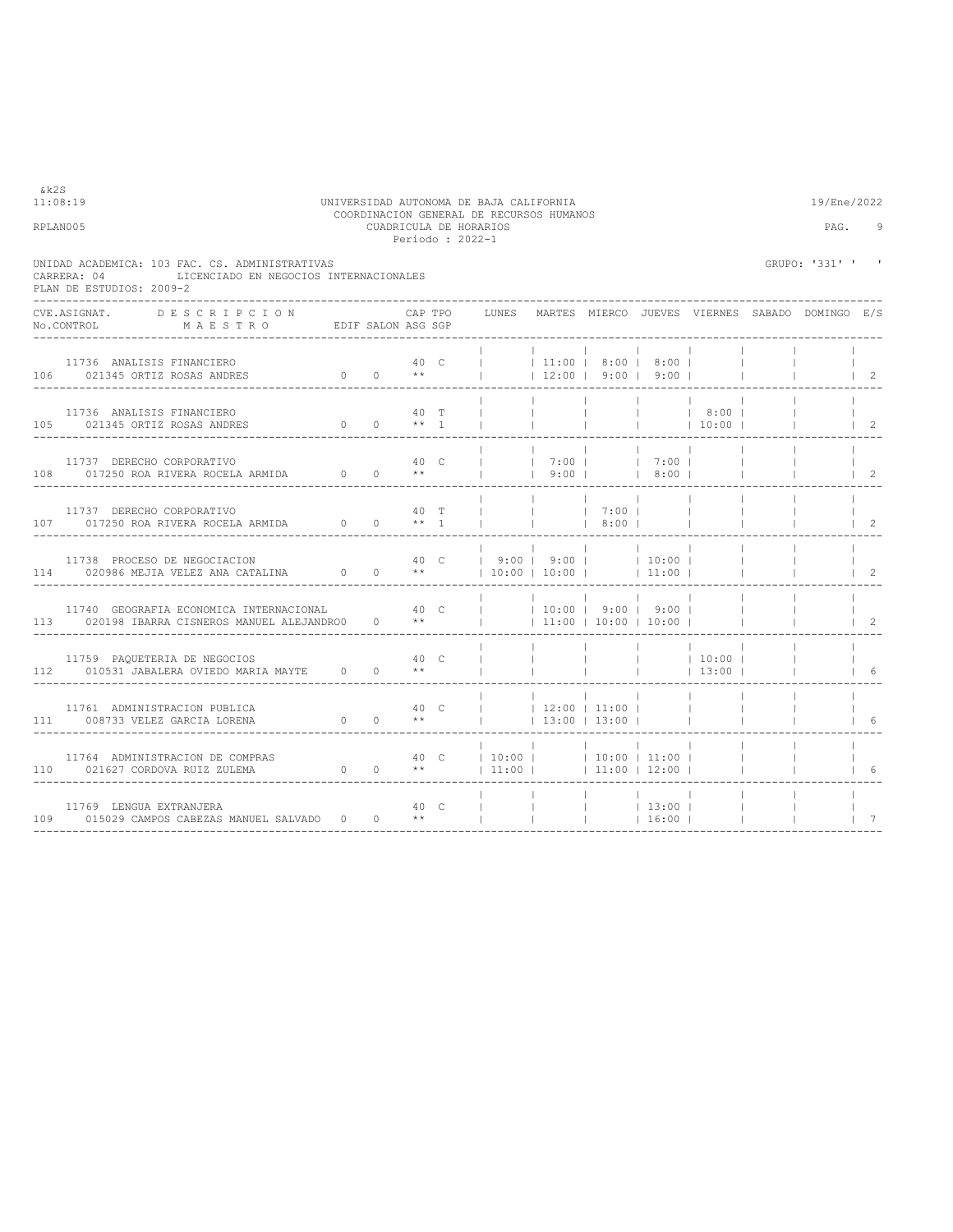| RPLAN005 |                                                                                                                                                                                   |  |  | CUADRICULA DE HORARIOS<br>Periodo: 2022-1                                                                                          |                                     |                                                      |                          |                                                       |                          | PAG. 10                                      |
|----------|-----------------------------------------------------------------------------------------------------------------------------------------------------------------------------------|--|--|------------------------------------------------------------------------------------------------------------------------------------|-------------------------------------|------------------------------------------------------|--------------------------|-------------------------------------------------------|--------------------------|----------------------------------------------|
|          | UNIDAD ACADEMICA: 103 FAC. CS. ADMINISTRATIVAS<br>LICENCIADO EN NEGOCIOS INTERNACIONALES<br>CARRERA: 04<br>PLAN DE ESTUDIOS: 2009-2                                               |  |  |                                                                                                                                    |                                     |                                                      |                          |                                                       | GRUPO: '332' ' '         |                                              |
|          | CVE.ASIGNAT. DESCRIPCION CAPTPO<br>No.CONTROL MAESTRO EDIFSALON ASGSGP<br>--------------------                                                                                    |  |  |                                                                                                                                    |                                     |                                                      |                          | LUNES MARTES MIERCO JUEVES VIERNES SABADO DOMINGO E/S |                          |                                              |
|          | 11736 ANALISIS FINANCIERO<br>3923 021345 ORTIZ ROSAS ANDRES 0 0 0 **   11:00                                                                                                      |  |  |                                                                                                                                    |                                     |                                                      | <b>Contract Contract</b> |                                                       |                          | $1\quad 2$                                   |
|          | 11736 ANALISIS FINANCIERO<br>3922 021345 ORTIZ ROSAS ANDRES                                                                                                                       |  |  | 35 T     9:00   9:00                                                                                                               | and the contract of the contract of | and the property of the<br>$10:00$   10:00           |                          |                                                       |                          | $\vert$ 2                                    |
|          | $\begin{tabular}{lllllllll} & & & \mbox{if $1131$ & DERECHO CORPORTIVO & & & & & & 35 & C \\ & & & & & & & & & 35 & C \\ & & & & & & & & & 0 & 0 & * \end{tabular}$               |  |  | $\frac{1}{1}$ 11:00   9:00  <br>$ 12:00 $ $ 11:00 $                                                                                |                                     |                                                      |                          |                                                       |                          | $1 \t2$                                      |
|          | $11737 \quad \text{DERECHO CORPORTIVO} \qquad \qquad 35 \quad \text{T} \\ 3924 \qquad 020467 \quad \text{ESTRADA OLIVAS ERIKA} \qquad \qquad 0 \qquad 0 \qquad \qquad ** \quad 1$ |  |  | $1 \t10:00 \t1$<br>$1 \t11:00 \t1$                                                                                                 | $\sim$ 1.                           |                                                      |                          |                                                       |                          | $\begin{array}{cc} \text{ } & 2 \end{array}$ |
|          | $11100$ Proteso DE NEGOCIACION 35 C<br>4038 027691 RUIZ RUIZ OLYMPIA 0 0 $**$                                                                                                     |  |  | $\begin{array}{ccccccccccc}   & &   & &   & 11:00 &   & 12:00 &   & & \\   & &   & &   & 13:00 &   & 13:00 &   & & \\ \end{array}$ |                                     |                                                      |                          |                                                       |                          | $1\quad 2$                                   |
|          | 11740 GEOGRAFIA ECONOMICA INTERNACIONAL 35 C     12:00     11:00   11:00  <br>3926 020198 IBARRA CISNEROS MANUEL ALEJANDRO0 0 **     13:00     12:00   12:00                      |  |  |                                                                                                                                    |                                     | <b>Contract Contract</b>                             |                          |                                                       |                          | $\begin{array}{ccc} & 2 \end{array}$         |
|          | 11759 PAQUETERIA DE NEGOCIOS $35$ C $17:00$   7:00   10:00   $1$   $329$ 010147 CISNEROS GONZALEZ JOSE LUIS 0 0 **   8:00   8:00   11:00                                          |  |  |                                                                                                                                    |                                     |                                                      |                          |                                                       |                          |                                              |
|          | 11761 ADMINISTRACION PUBLICA<br>0 0 ** 1 9:00   1 11:00  <br>3928 008733 VELEZ GARCIA LORENA                                                                                      |  |  |                                                                                                                                    |                                     |                                                      |                          |                                                       | <b>Contract Contract</b> | 16                                           |
|          |                                                                                                                                                                                   |  |  |                                                                                                                                    |                                     | <b>Contract Contract</b><br><b>Contract Contract</b> |                          |                                                       |                          | 6                                            |

11:08:19 UNIVERSIDAD AUTONOMA DE BAJA CALIFORNIA 19/Ene/2022 COORDINACION GENERAL DE RECURSOS HUMANOS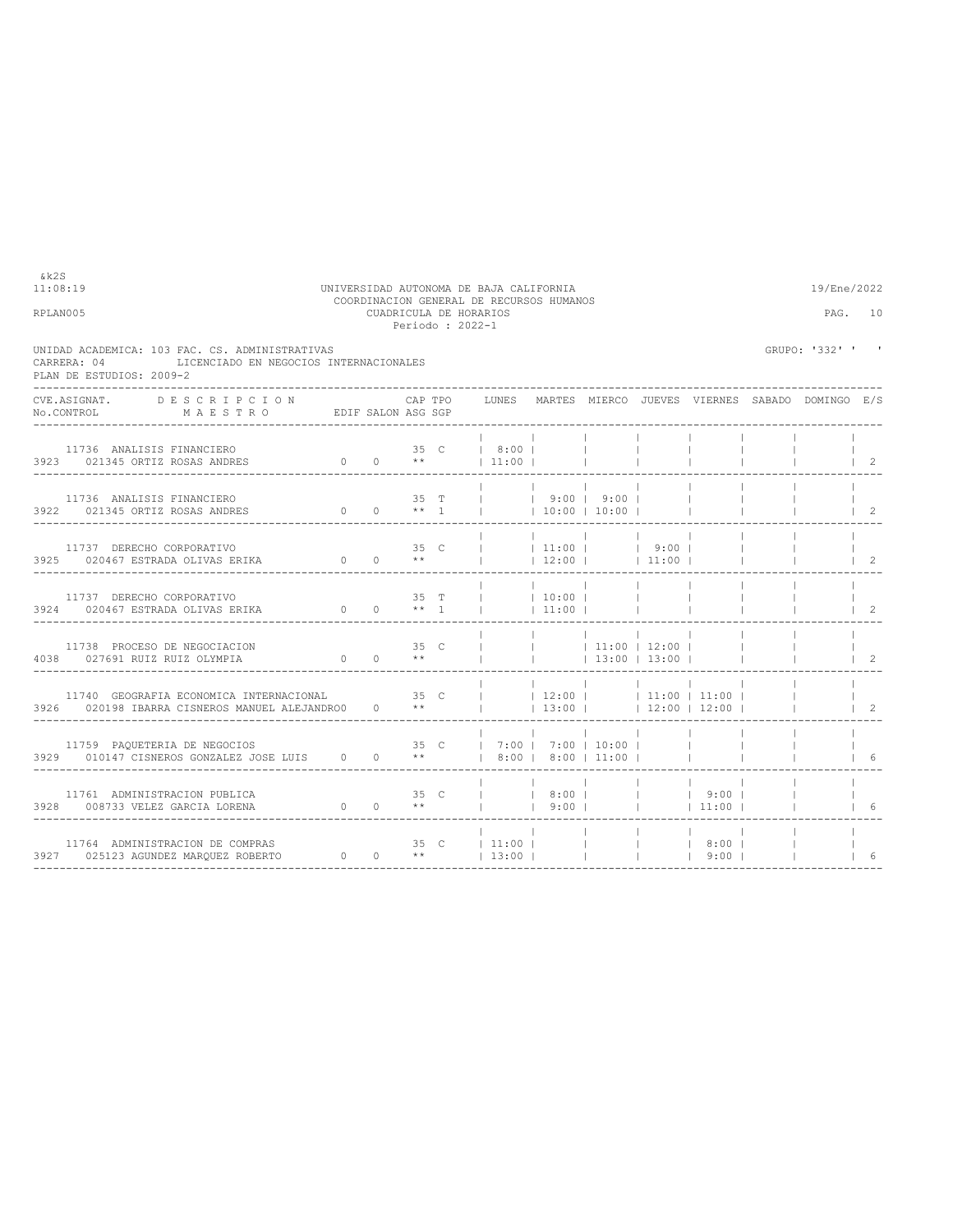| &k2S<br>11:08:19<br>RPLAN005                                                                                                                                                                                                                                                                                                                                                                                                                                                               |  |         | UNIVERSIDAD AUTONOMA DE BAJA CALIFORNIA<br>COORDINACION GENERAL DE RECURSOS HUMANOS<br>CUADRICULA DE HORARIOS<br>Periodo : 2022-1 |                          |                          |                                                    |                           | 19/Ene/2022<br>PAG. 11                                |                                      |
|--------------------------------------------------------------------------------------------------------------------------------------------------------------------------------------------------------------------------------------------------------------------------------------------------------------------------------------------------------------------------------------------------------------------------------------------------------------------------------------------|--|---------|-----------------------------------------------------------------------------------------------------------------------------------|--------------------------|--------------------------|----------------------------------------------------|---------------------------|-------------------------------------------------------|--------------------------------------|
| UNIDAD ACADEMICA: 103 FAC. CS. ADMINISTRATIVAS<br>CARRERA: 04<br>LICENCIADO EN NEGOCIOS INTERNACIONALES<br>PLAN DE ESTUDIOS: 2009-2                                                                                                                                                                                                                                                                                                                                                        |  |         |                                                                                                                                   |                          |                          |                                                    |                           | GRUPO: '333' ' '                                      |                                      |
| <b>DESCRIPCION</b><br>CVE ASTGNAT.<br>$\verb No.CONTROL  \qquad \qquad \verb M A E S T R O  \qquad \qquad \verb EDIF SALON ASS SGP  \qquad \qquad \verb N.75  \qquad \qquad \verb M A E S T R O  \qquad \qquad \verb EDIF SALON ASS SGP  \qquad \qquad \verb N.75  \qquad \qquad \verb N.75  \qquad \qquad \verb N.75  \qquad \qquad \verb N.75  \qquad \qquad \verb N.75  \qquad \qquad \verb N.75  \qquad \qquad \verb N.75  \qquad \qquad \verb N.75  \qquad \qquad \verb N.75  \qquad$ |  | CAP TPO |                                                                                                                                   |                          |                          |                                                    |                           | LUNES MARTES MIERCO JUEVES VIERNES SABADO DOMINGO E/S |                                      |
| 11736 ANALISIS FINANCIERO 35 C<br>2358 022859 MONTES CELEDON ALBA FLOR 0 0 **                                                                                                                                                                                                                                                                                                                                                                                                              |  |         |                                                                                                                                   | <b>Contract Contract</b> | <b>Contract Contract</b> |                                                    | $ $ 18:00  <br>$121:00$ 1 |                                                       | $1 \quad 2$                          |
| 11736 ANALISIS FINANCIERO                                                                                                                                                                                                                                                                                                                                                                                                                                                                  |  |         | 35 T $\overrightarrow{1}$   17:00   21:00                                                                                         |                          |                          |                                                    |                           |                                                       | $1\quad 2$                           |
| 11737 DERECHO CORPORATIVO<br>2356 017997 BUSTAMANTE VALENZUELA GILBERTO ENRIQUE00 **     18:00         18:00                                                                                                                                                                                                                                                                                                                                                                               |  |         | 35 C     17:00       16:00                                                                                                        |                          |                          |                                                    |                           |                                                       | $1\quad 2$                           |
| 11737 DERECHO CORPORATIVO<br>2355 017997 BUSTAMANTE VALENZUELA GILBERTO ENRIOUE00 ** 1     17:00                                                                                                                                                                                                                                                                                                                                                                                           |  |         | 35 T   16:00                                                                                                                      |                          |                          | <b>Contract</b><br>and the property of the         |                           |                                                       | $\begin{array}{ccc} & 2 \end{array}$ |
| 11738 PROCESO DE NEGOCIACION<br>2359 023009 ROCHA REYES FELICITAS                                                                                                                                                                                                                                                                                                                                                                                                                          |  |         | 35 C   18:00    <br>0 0 ** 19:00   22:00                                                                                          |                          |                          | 20:00                                              |                           |                                                       | $1\quad 2$                           |
| 11740 GEOGRAFIA ECONOMICA INTERNACIONAL $\begin{array}{ccc} 35 & C &   &   & 20:00   & 18:00   \\ 2293 & 027530 & QUINTERO ARELLAND ANGELICA GRETHELO & 0 & * &   &   & 22:00   & 19:00   \end{array}$                                                                                                                                                                                                                                                                                     |  |         |                                                                                                                                   |                          |                          |                                                    |                           |                                                       | $1 \quad 2$                          |
| 11759 PAQUETERIA DE NEGOCIOS $\begin{array}{ccccccccc} & & & & & & 35 & C &   & 16:00 &   & &   & 19:00 &   \\ & & & & & & & & 35 & C &   & 16:00 &   & &   & 20:00 &   \\ 2360 & & 016253 & GONZALEZ MIRIAM ROCIO & & & 0 & 0 & * &   & 18:00 &   & &   & 20:00 &   \end{array}$                                                                                                                                                                                                          |  |         |                                                                                                                                   |                          | $120:00$ 1               |                                                    |                           |                                                       | 16                                   |
| 11761 ADMINISTRACION PUBLICA<br>2294 018019 LOPEZ LEREE BERTHA ELVA $0$ 0 $**$                                                                                                                                                                                                                                                                                                                                                                                                             |  |         | 35 C     18:00     19:00                                                                                                          | $120:00$ $1$             |                          | <b>Contract Contract</b><br>$\sim$ 1<br>$120:00$ 1 |                           |                                                       | - 6                                  |
| RAS $35 \text{ C}$<br>0 0 **<br>11764 ADMINISTRACION DE COMPRAS<br>2295 030343 LOPEZ VEGA RICARDO                                                                                                                                                                                                                                                                                                                                                                                          |  |         | $ 19:00 $ $ 20:00 $<br> 20:00                                                                                                     |                          | 22:00                    |                                                    |                           |                                                       | 6                                    |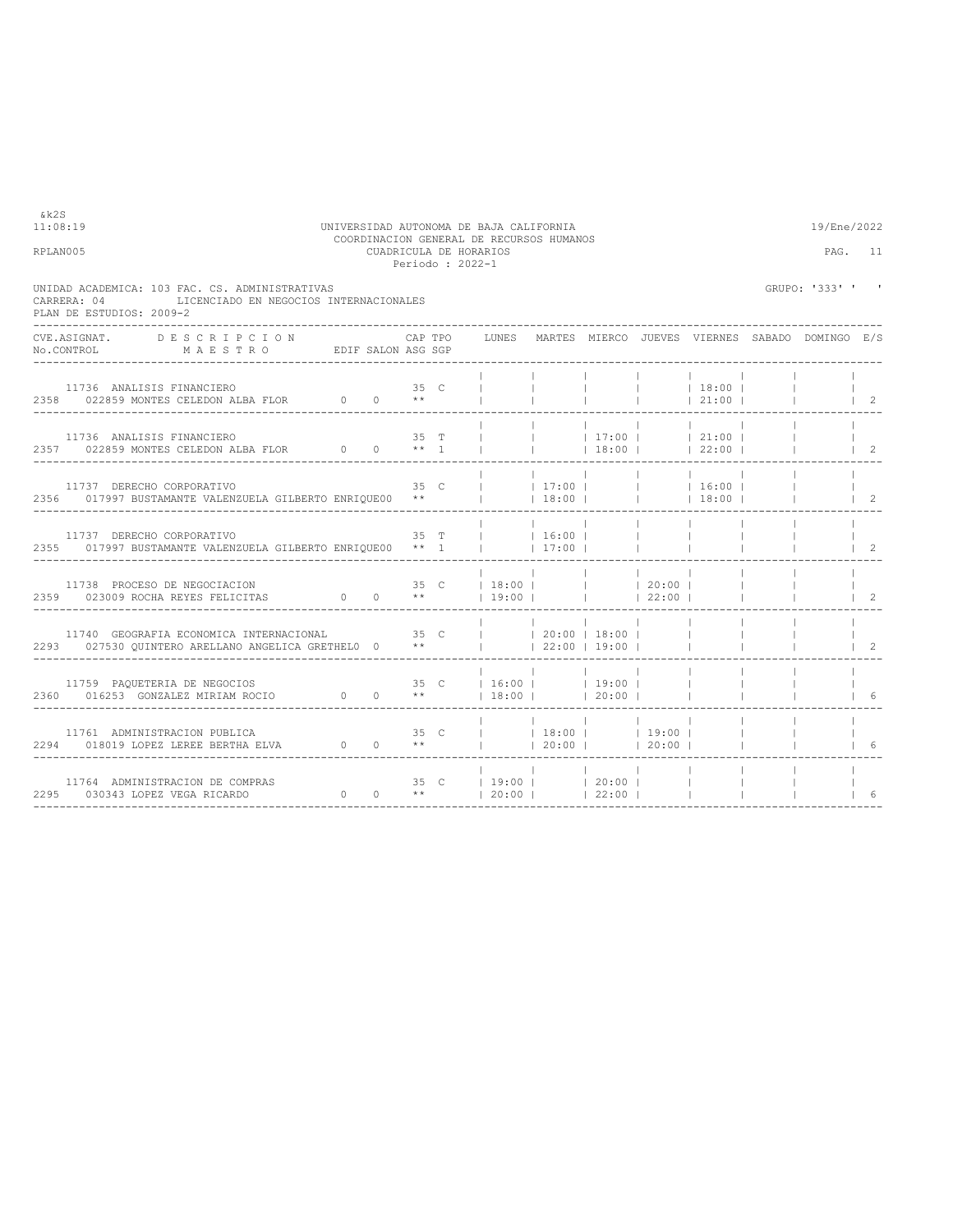| & k 2 S<br>11:08:19                     |                                                                                          |                    |               |                 | UNIVERSIDAD AUTONOMA DE BAJA CALIFORNIA<br>COORDINACION GENERAL DE RECURSOS HUMANOS |        |        |        |                     |        | 19/Ene/2022    |     |
|-----------------------------------------|------------------------------------------------------------------------------------------|--------------------|---------------|-----------------|-------------------------------------------------------------------------------------|--------|--------|--------|---------------------|--------|----------------|-----|
| RPLAN005                                |                                                                                          |                    |               | Periodo: 2022-1 | CUADRICULA DE HORARIOS                                                              |        |        |        |                     |        | PAG.           | 12  |
| CARRERA: 04<br>PLAN DE ESTUDIOS: 2009-2 | UNIDAD ACADEMICA: 103 FAC. CS. ADMINISTRATIVAS<br>LICENCIADO EN NEGOCIOS INTERNACIONALES |                    |               |                 |                                                                                     |        |        |        |                     |        | GRUPO: '334' ' |     |
| CVE.ASIGNAT.<br>No.CONTROL              | DESCRIPCION<br>MAESTRO                                                                   | EDIF SALON ASG SGP | CAP TPO       |                 | LUNES                                                                               | MARTES | MIERCO | JUEVES | VIERNES             | SABADO | DOMINGO        | F/S |
| 11769<br>2397<br>029187 HUANG           | LENGUA EXTRANJERA<br>PEIFEN                                                              | $\Omega$           | 30 C<br>$* *$ |                 |                                                                                     |        |        |        | $13:00$ 1<br> 16:00 |        |                |     |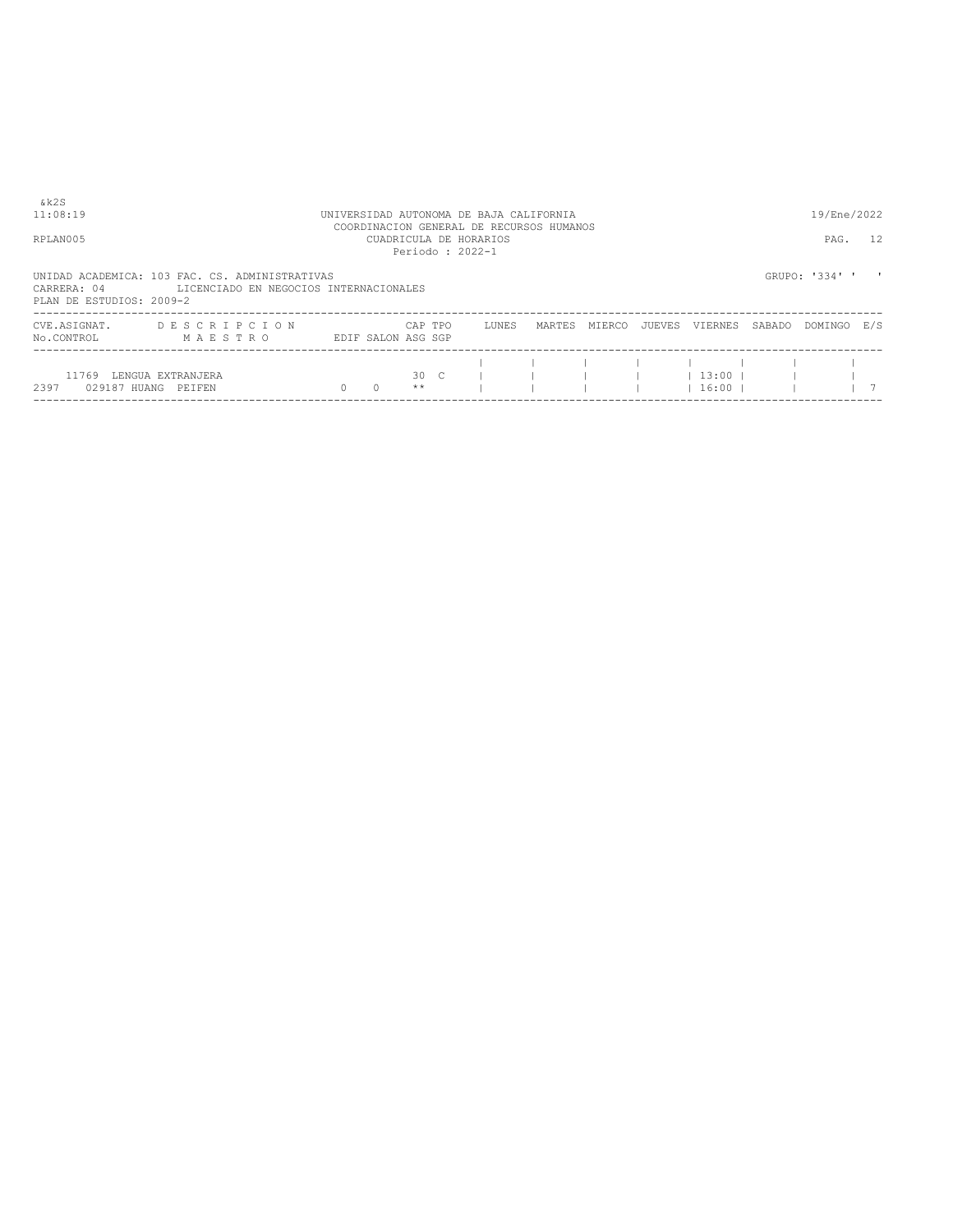| &k2S<br>11:08:19<br>UNIVERSIDAD AUTONOMA DE BAJA CALIFORNIA<br>RPLAN005                                                             | COORDINACION GENERAL DE RECURSOS HUMANOS |         |        |                                          | 19/Ene/2022<br>PAG. 13   |                                      |                                            |                                                 |              |                  |                                      |
|-------------------------------------------------------------------------------------------------------------------------------------|------------------------------------------|---------|--------|------------------------------------------|--------------------------|--------------------------------------|--------------------------------------------|-------------------------------------------------|--------------|------------------|--------------------------------------|
| UNIDAD ACADEMICA: 103 FAC. CS. ADMINISTRATIVAS<br>LICENCIADO EN NEGOCIOS INTERNACIONALES<br>CARRERA: 04<br>PLAN DE ESTUDIOS: 2009-2 |                                          |         |        |                                          |                          |                                      |                                            |                                                 |              | GRUPO: '341' ' ' |                                      |
| CVE ASIGNAT.<br>DESCRIPCION<br>MAESTRO EDIF SALON ASG SGP<br>No.CONTROL                                                             |                                          | CAP TPO |        | LUNES                                    |                          |                                      |                                            | MARTES MIERCO JUEVES VIERNES SABADO DOMINGO E/S |              |                  |                                      |
| 11741 ADMINISTRACION ESTRATEGICA INTERNACIONAL 35 C<br>2448 022241 VELA REYNA JUAN BENITO $0 \t 0 \t \star \t 1$ (14:00   13:00     |                                          |         |        | $12:00$   12:00                          |                          |                                      |                                            | <b>Contract Contract</b>                        |              |                  | $\vert$ 2                            |
| 11742 ADMINISTRACION FINANCIERA 65 C<br>2450 025460 GARCIA PENA LILIANA GUADALUPE 0 0 **                                            |                                          |         |        |                                          | <b>Contract Contract</b> | 8:00  <br> 9:00                      |                                            | 8:00  <br>$10:00$ 1                             |              |                  |                                      |
| 11742 ADMINISTRACION FINANCIERA 35 T   $2449$ 025460 GARCIA PENA LILIANA GUADALUPE 0 0 ** 1                                         |                                          |         |        |                                          | <b>Contract</b>          | <b>Contract</b><br>  10:00           | 8:00                                       |                                                 |              |                  | $\vert$ 2                            |
| 11743 MARCO FISCAL DE LOS NEGOCIOS EN MEXICO 35 C<br>2451 019522 GUTIERREZ MONTES HECTOR 0 0 **                                     |                                          |         |        | $1$ 9:00   9:00  <br>$11:00$ $10:00$ $1$ |                          |                                      | <b>College</b>                             |                                                 |              |                  | $\vert$ 2                            |
| 11744 CONTRATACION INTERNACIONAL<br>2453 020986 MEJIA VELEZ ANA CATALINA $0$ 0 **                                                   |                                          | 35 C    |        |                                          | <b>Contract Contract</b> | <b>College</b>                       | <b>Contract Contract</b><br><b>College</b> | 10:00 <br> 12:00                                |              |                  | $\frac{1}{2}$                        |
| 11744 CONTRATACION INTERNACIONAL<br>2452 020986 MEJIA VELEZ ANA CATALINA 0 0 ** 1                                                   |                                          |         | $35$ T |                                          |                          | <b>Contract</b>                      | 11:00 <br>$12:00$                          | $\sim$ 1.                                       |              |                  | $\vert$ 2                            |
| 11745 ENTORNO ECONOMICO INTERNACIONAL 35 C<br>2455 025746 MONTANO HERNANDEZ MARTIN FRANCISCO0 0 **                                  |                                          |         |        |                                          | <b>Contract Contract</b> | $10:00$   10:00  <br>$12:00$   11:00 |                                            |                                                 | $\mathbb{R}$ |                  | $\vert$ 2                            |
| 11745 ENTORNO ECONOMICO INTERNACIONAL $35$ T $\vert$ 10:00   2454 025746 MONTANO HERNANDEZ MARTIN FRANCISCO0 0 ** 1     12:00       |                                          |         |        |                                          |                          |                                      | <b>Contract Contract</b>                   | <b>Contract Contract</b>                        |              |                  | $\begin{array}{ccc} \end{array}$     |
| 11746 ADMINISTRACION DE LA CALIDAD 35 C   11:00     9:00   2456 000000 N O V A C A N T E *** 0 0 1   13:00     10:00                |                                          |         |        |                                          |                          | $9:00$                               |                                            | <b>Contract Contract</b>                        |              |                  | $\begin{array}{ccc} & 2 \end{array}$ |
| 11765 PSICOLOGIA DEL MEXICANO<br>2457 021936 GASTELUM VASOUEZ ERNESTO ALONSO 0 0 **   9:00   9:00                                   |                                          |         |        | 35 C   8:00   7:00                       |                          |                                      | <b>Contract Contract</b>                   | <b>Contract Contract</b>                        | $\mathbb{R}$ |                  | 16                                   |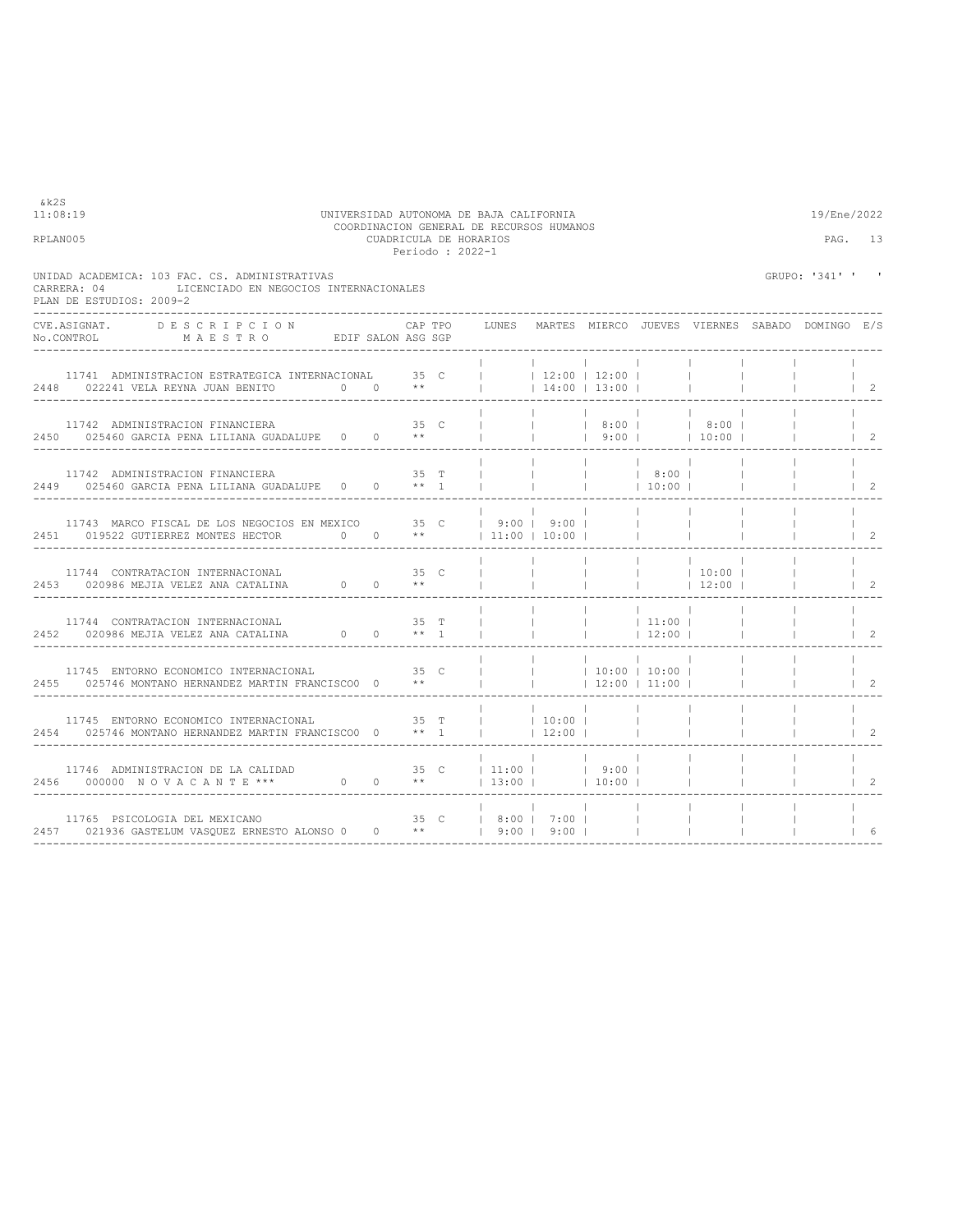| 11:08:19<br>UNIVERSIDAD AUTONOMA DE BAJA CALIFORNIA |                                                |                     |                                        |         |                                                                                    |                                                                                                                                                                                                                                                            |                                                                      |                                                                                                                                                                                                                                                                            | 19/Ene/2022                                                                                                                                                                                                                                                            |                                                                                                                                                                                                                                                                                                                                                                                                                                                    |                                                                           |  |
|-----------------------------------------------------|------------------------------------------------|---------------------|----------------------------------------|---------|------------------------------------------------------------------------------------|------------------------------------------------------------------------------------------------------------------------------------------------------------------------------------------------------------------------------------------------------------|----------------------------------------------------------------------|----------------------------------------------------------------------------------------------------------------------------------------------------------------------------------------------------------------------------------------------------------------------------|------------------------------------------------------------------------------------------------------------------------------------------------------------------------------------------------------------------------------------------------------------------------|----------------------------------------------------------------------------------------------------------------------------------------------------------------------------------------------------------------------------------------------------------------------------------------------------------------------------------------------------------------------------------------------------------------------------------------------------|---------------------------------------------------------------------------|--|
|                                                     |                                                |                     |                                        |         |                                                                                    |                                                                                                                                                                                                                                                            |                                                                      |                                                                                                                                                                                                                                                                            |                                                                                                                                                                                                                                                                        |                                                                                                                                                                                                                                                                                                                                                                                                                                                    | PAG. 14                                                                   |  |
|                                                     |                                                |                     |                                        |         |                                                                                    |                                                                                                                                                                                                                                                            |                                                                      |                                                                                                                                                                                                                                                                            |                                                                                                                                                                                                                                                                        |                                                                                                                                                                                                                                                                                                                                                                                                                                                    |                                                                           |  |
|                                                     |                                                |                     |                                        |         |                                                                                    |                                                                                                                                                                                                                                                            |                                                                      |                                                                                                                                                                                                                                                                            |                                                                                                                                                                                                                                                                        |                                                                                                                                                                                                                                                                                                                                                                                                                                                    |                                                                           |  |
|                                                     |                                                |                     |                                        |         |                                                                                    |                                                                                                                                                                                                                                                            |                                                                      |                                                                                                                                                                                                                                                                            |                                                                                                                                                                                                                                                                        |                                                                                                                                                                                                                                                                                                                                                                                                                                                    | $\vert$ 2                                                                 |  |
|                                                     |                                                |                     |                                        |         |                                                                                    |                                                                                                                                                                                                                                                            |                                                                      |                                                                                                                                                                                                                                                                            |                                                                                                                                                                                                                                                                        |                                                                                                                                                                                                                                                                                                                                                                                                                                                    | $\vert$ 2                                                                 |  |
|                                                     |                                                |                     |                                        |         |                                                                                    |                                                                                                                                                                                                                                                            |                                                                      |                                                                                                                                                                                                                                                                            |                                                                                                                                                                                                                                                                        |                                                                                                                                                                                                                                                                                                                                                                                                                                                    | $\vert$ 2                                                                 |  |
|                                                     |                                                |                     |                                        |         |                                                                                    |                                                                                                                                                                                                                                                            |                                                                      |                                                                                                                                                                                                                                                                            |                                                                                                                                                                                                                                                                        |                                                                                                                                                                                                                                                                                                                                                                                                                                                    | $1 \quad 2$                                                               |  |
|                                                     |                                                |                     |                                        |         |                                                                                    |                                                                                                                                                                                                                                                            |                                                                      |                                                                                                                                                                                                                                                                            |                                                                                                                                                                                                                                                                        |                                                                                                                                                                                                                                                                                                                                                                                                                                                    | $\begin{array}{ccc} & 2 \end{array}$                                      |  |
|                                                     |                                                |                     |                                        |         |                                                                                    |                                                                                                                                                                                                                                                            |                                                                      |                                                                                                                                                                                                                                                                            |                                                                                                                                                                                                                                                                        |                                                                                                                                                                                                                                                                                                                                                                                                                                                    | $1\quad 2$                                                                |  |
|                                                     |                                                |                     |                                        |         |                                                                                    |                                                                                                                                                                                                                                                            |                                                                      |                                                                                                                                                                                                                                                                            |                                                                                                                                                                                                                                                                        |                                                                                                                                                                                                                                                                                                                                                                                                                                                    | $1 \quad 2$                                                               |  |
|                                                     |                                                |                     |                                        |         |                                                                                    |                                                                                                                                                                                                                                                            |                                                                      |                                                                                                                                                                                                                                                                            |                                                                                                                                                                                                                                                                        |                                                                                                                                                                                                                                                                                                                                                                                                                                                    | $1\quad 2$                                                                |  |
|                                                     |                                                |                     |                                        |         |                                                                                    |                                                                                                                                                                                                                                                            |                                                                      |                                                                                                                                                                                                                                                                            |                                                                                                                                                                                                                                                                        |                                                                                                                                                                                                                                                                                                                                                                                                                                                    | $1\quad 2$                                                                |  |
|                                                     |                                                |                     |                                        |         |                                                                                    |                                                                                                                                                                                                                                                            |                                                                      |                                                                                                                                                                                                                                                                            |                                                                                                                                                                                                                                                                        |                                                                                                                                                                                                                                                                                                                                                                                                                                                    | -6                                                                        |  |
|                                                     | UNIDAD ACADEMICA: 103 FAC. CS. ADMINISTRATIVAS | ___________________ | LICENCIADO EN NEGOCIOS INTERNACIONALES | CAP TPO | CUADRICULA DE HORARIOS<br>Periodo: 2022-1<br>No.CONTROL MAESTRO EDIF SALON ASG SGP | <b>Contract</b><br>$\begin{tabular}{lcccccc} 11744 & \texttt{CONTRATACION INTERNACIONAL} & & & & 35 & C &   & 16:00   \\ 2127 & 020986 MEJIA VELEZ ANA CATALINA & 0 & 0 & ** &   & 18:00   \\ \end{tabular}$<br>11745 ENTORNO ECONOMICO INTERNACIONAL 35 T | COORDINACION GENERAL DE RECURSOS HUMANOS<br><b>Contract Contract</b> | and the control of the control of<br>$\begin{array}{cccccccccccccc} 11744 & \text{CONTRATACION INTERNACIONAL} & & & & & 35 & \text{T} & &   & &   & 17:00 &   \\ 2126 & 020986 & \text{MEJIA VELEX} & & & & & 0 & 0 & & ** & 1 &   &   &   &   & 18:00 &   \\ \end{array}$ | <b>Contract</b><br>_________________<br>$\sim$ 1<br>$\frac{1}{1}$ 18:00<br>11746 ADMINISTRACION DE LA CALIDAD $35$ C $\vert$   $\vert$   16:00   16:00   16:00   2130 012429 JABALERA OVIEDO ALBERTO 0 0 **           17:00   18:00  <br>$\vert$ $\vert$ 17:00   18:00 | 11742 ADMINISTRACION FINANCIERA<br>2124 021345 ORTIZ ROSAS ANDRES<br>2124 021345 ORTIZ ROSAS ANDRES<br>2124 021345 ORTIZ ROSAS ANDRES<br>2124 021345 ORTIZ ROSAS ANDRES<br>2124 021345 ORTIZ ROSAS ANDRES<br>11742 ADMINISTRACION FINANCIERA<br>2123 021345 ORTIZ ROSAS ANDRES 0 0 ** 1   21:00              <br><b>College</b><br><b>Contract</b><br>2128 020198 IBARRA CISNEROS MANUEL ALEJANDRO0 0 ** 1             20:00    <br><b>College</b> | GRUPO: '342' ' '<br>LUNES MARTES MIERCO JUEVES VIERNES SABADO DOMINGO E/S |  |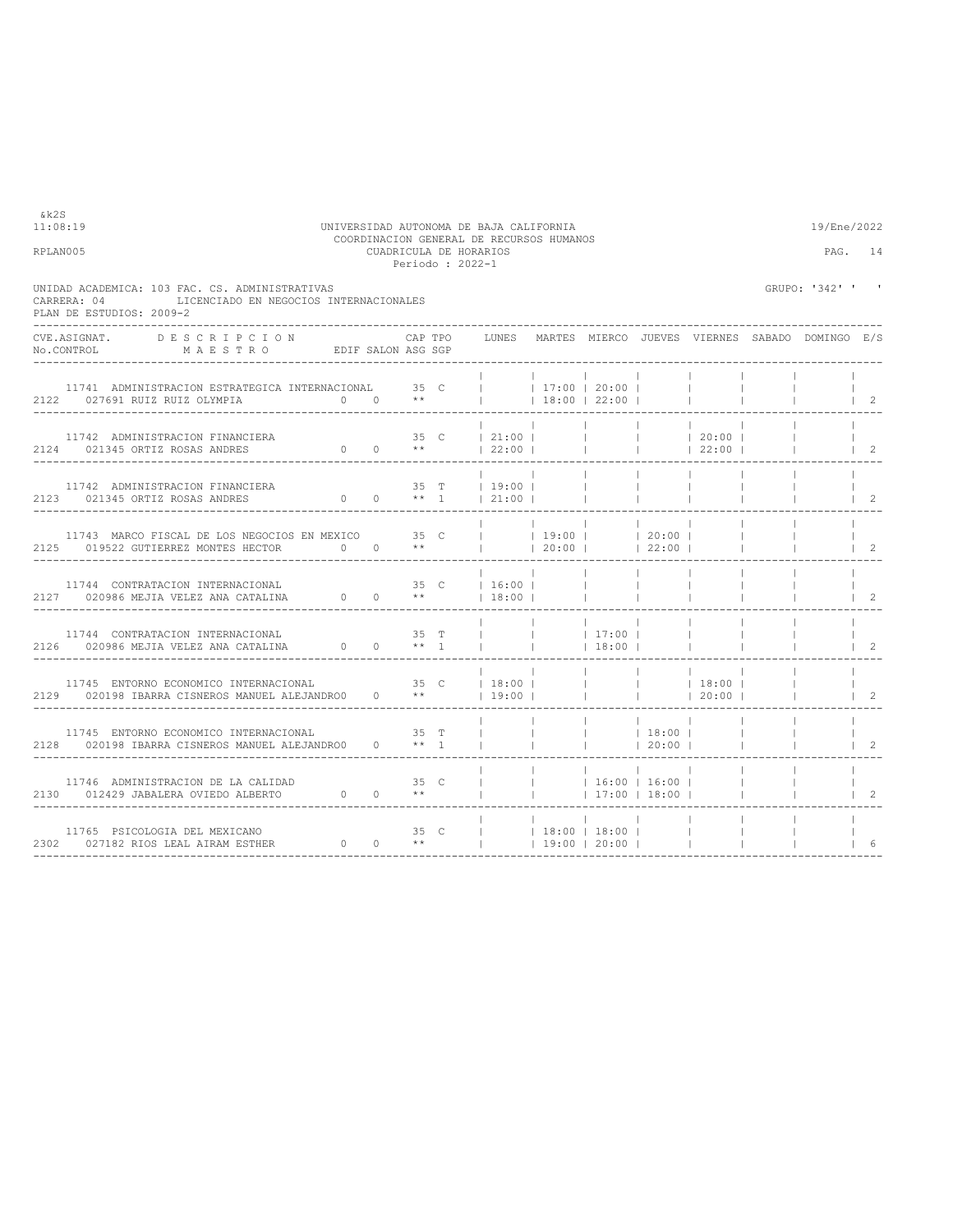| UNIDAD ACADEMICA: 103 FAC. CS. ADMINISTRATIVAS<br>CARRERA: 04<br>LICENCIADO EN NEGOCIOS INTERNACIONALES<br>PLAN DE ESTUDIOS: 2009-2                                                          |               |                 |                |                        |                                                  |                                             |                                                                                                                  | GRUPO: '343' ' '                                      |                                      |
|----------------------------------------------------------------------------------------------------------------------------------------------------------------------------------------------|---------------|-----------------|----------------|------------------------|--------------------------------------------------|---------------------------------------------|------------------------------------------------------------------------------------------------------------------|-------------------------------------------------------|--------------------------------------|
| CVE.ASIGNAT. DESCRIPCION                                                                                                                                                                     | CAP TPO       |                 |                |                        |                                                  |                                             |                                                                                                                  | LUNES MARTES MIERCO JUEVES VIERNES SABADO DOMINGO E/S |                                      |
| 11741 ADMINISTRACION ESTRATEGICA INTERNACIONAL 35 C 4148 023569 PEREZ MORALES ELIZABETH 0 0 **                                                                                               |               |                 |                |                        |                                                  |                                             | $ $ $ $ 20:00 $ $ $ $ 20:00 $ $<br>$ 21:00 $ $ 22:00 $                                                           |                                                       | $1\quad 2$                           |
| 11742 ADMINISTRACION FINANCIERA<br>4150 021345 ORTIZ ROSAS ANDRES                                                                                                                            |               |                 |                |                        |                                                  |                                             |                                                                                                                  |                                                       | $\overline{2}$                       |
| 11742 ADMINISTRACION FINANCIERA<br>0 0 $**$ 1     20:00  <br>4149 021345 ORTIZ ROSAS ANDRES                                                                                                  |               |                 | 35 T     18:00 |                        |                                                  | <b>Contract Contract</b><br><b>Contract</b> |                                                                                                                  |                                                       | $1\quad 2$                           |
| 11743 MARCO FISCAL DE LOS NEGOCIOS EN MEXICO 35 C<br>4151 019522 GUTIERREZ MONTES HECTOR 0 0 **                                                                                              |               |                 |                |                        |                                                  |                                             | $\begin{array}{cccccccc}   &   & 20:00 &   &   & 18:00 &   \\   &   & 21:00 &   &   &   & 20:00 &   \end{array}$ |                                                       | $\begin{array}{ccc} & 2 \end{array}$ |
| 11744 CONTRATACION INTERNACIONAL<br>4153 020986 MEJIA VELEZ ANA CATALINA 0 0                                                                                                                 | 35 C<br>$***$ |                 |                |                        |                                                  | 16:00 <br> 18:00                            |                                                                                                                  |                                                       | $\overline{2}$                       |
| 11744 CONTRATACION INTERNACIONAL<br>4152 020986 MEJIA VELEZ ANA CATALINA $0$ 0 ** 1                                                                                                          | 35 T          | <b>Contract</b> |                | <b>College College</b> | $16:00$  <br>$17:00$ $1$                         |                                             | <b>Contract Contract</b>                                                                                         |                                                       | $1 \t2$                              |
| 11745 ENTORNO ECONOMICO INTERNACIONAL $\begin{array}{ccccccccc} & & & & & & 35 & C &   & &   & 17:00 &   & &   & 18:00 &   \end{array}$<br>4155 025746 MONTANO HERNANDEZ MARTIN FRANCISCO0 0 |               |                 |                |                        |                                                  |                                             |                                                                                                                  |                                                       | $1 \t2$                              |
| 11745 ENTORNO ECONOMICO INTERNACIONAL 35 T   18:00  <br>4154 025746 MONTANO HERNANDEZ MARTIN FRANCISCO0 0 ** 1   19:00                                                                       |               |                 |                |                        |                                                  |                                             |                                                                                                                  |                                                       | $1\quad 2$                           |
|                                                                                                                                                                                              |               |                 |                |                        |                                                  |                                             | <b>Contractor</b><br>and the projection                                                                          |                                                       | $1 \quad 2$                          |
| 11765 PSICOLOGIA DEL MEXICANO<br>4157 018426 HERNANDEZ MEDINA ROSALBA RAQUEL 0 0 **                                                                                                          |               |                 |                |                        | 35 C   19:00     17:00  <br>**   20:00     19:00 |                                             |                                                                                                                  |                                                       |                                      |

11:08:19 UNIVERSIDAD AUTONOMA DE BAJA CALIFORNIA 19/Ene/2022 COORDINACION GENERAL DE RECURSOS HUMANOS RPLAN005 CUADRICULA DE HORARIOS PAG. 15 Periodo : 2022-1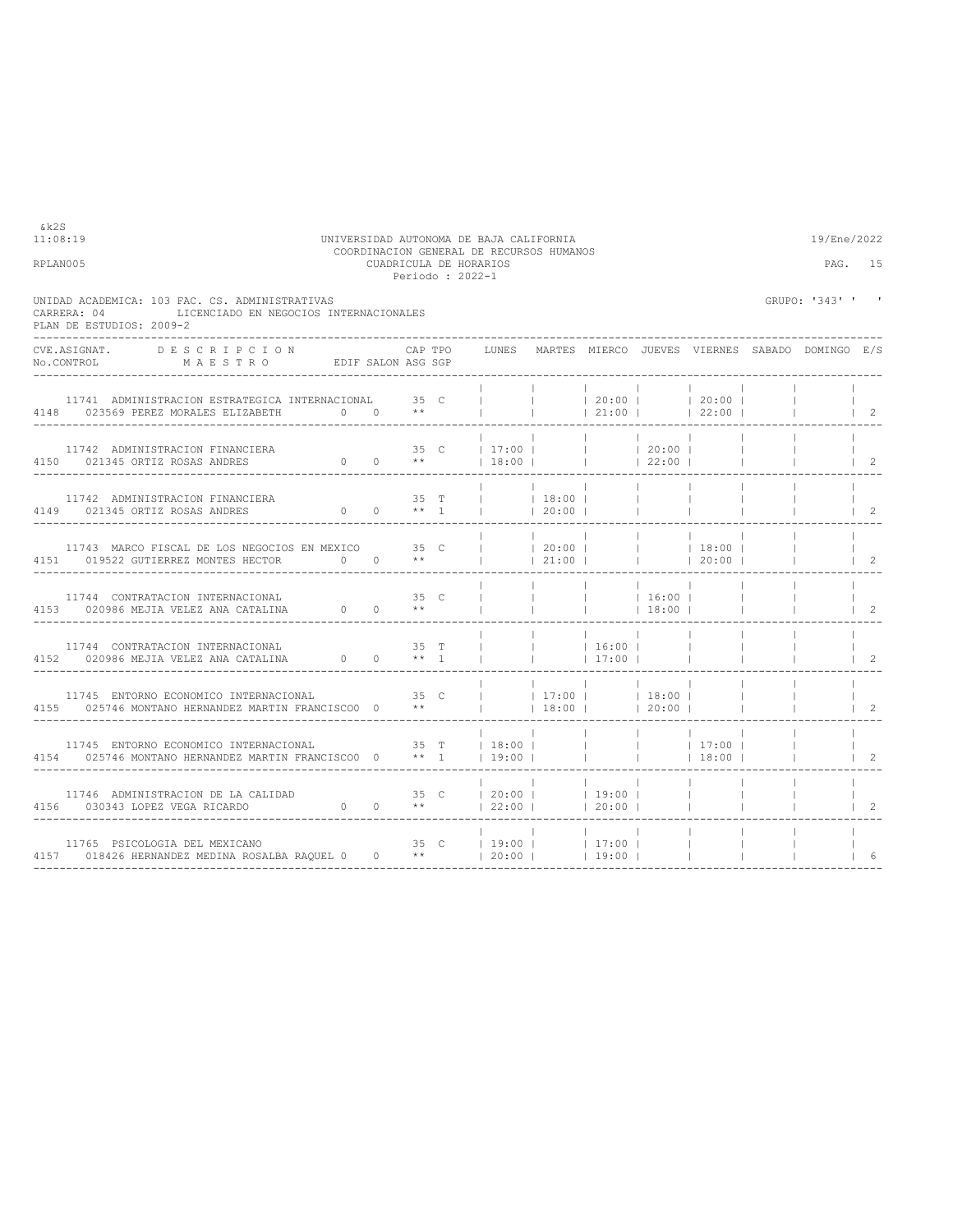| RPLAN005                                                                                                                                                                 |      | Periodo : 2022-1 | CUADRICULA DE HORARIOS |                          |                                                             |                                                   |                          |                                                       | PAG. 16                              |
|--------------------------------------------------------------------------------------------------------------------------------------------------------------------------|------|------------------|------------------------|--------------------------|-------------------------------------------------------------|---------------------------------------------------|--------------------------|-------------------------------------------------------|--------------------------------------|
| UNIDAD ACADEMICA: 103 FAC. CS. ADMINISTRATIVAS<br>LICENCIADO EN NEGOCIOS INTERNACIONALES<br>CARRERA: 04<br>PLAN DE ESTUDIOS: 2009-2                                      |      |                  |                        |                          |                                                             |                                                   |                          | GRUPO: '351' ' '                                      |                                      |
| CVE.ASIGNAT. DESCRIPCION CAPTPO<br>No.CONTROL MAESTRO EDIF SALON ASG SGP                                                                                                 |      |                  |                        |                          |                                                             |                                                   |                          | LUNES MARTES MIERCO JUEVES VIERNES SABADO DOMINGO E/S |                                      |
| 11747 MERCADOTECNIA APLICADA A LOS NEGOCIOS $45$ C     11:00     10:00  <br>3930 023631 ROQUE ABUNDIS GABRIELA ERENDIRA 0 0 **     13:00     12:00                       |      |                  |                        |                          |                                                             |                                                   | <b>Contract Contract</b> |                                                       | $1\quad 2$                           |
| 3931 025460 GARCIA PENA LILIANA GUADALUPE 0 0 **                                                                                                                         |      |                  |                        |                          |                                                             |                                                   |                          |                                                       | $\begin{array}{ccc} & 2 \end{array}$ |
| 11749 LEGISLACION DE COMERCIO EXTERIOR E INVERSIO 45 C<br>3932 019522 GUTIERREZ MONTES HECTOR 0 0 **                                                                     |      |                  |                        | <b>Contract Contract</b> |                                                             | $ $ $ $ $ $ 8:00 $ $ 8:00 $ $<br>$ $ 9:00   10:00 |                          |                                                       | $1\quad 2$                           |
|                                                                                                                                                                          |      |                  |                        |                          | <b>Contract Contract</b>                                    |                                                   |                          |                                                       | 2                                    |
|                                                                                                                                                                          |      |                  |                        |                          |                                                             | <b>Contract Contract</b>                          |                          |                                                       | $\overline{2}$                       |
| 6482 DESPACHO ADUANERO<br>3938 019522 GUTIERREZ MONTES HECTOR 0 0 **                                                                                                     | 45 C |                  |                        |                          | and the contract of the contract of<br>$ $ 9:00  <br> 11:00 |                                                   |                          |                                                       |                                      |
| $6482$ DESPACHO ADUANERO $$\sf 45_T$$ $$\sf 3937$$ $$\sf 019522$ GUTIERREZ MONTES HECTOR $$\sf 64$$                                                                      |      |                  |                        | <b>Contract Contract</b> | 8:00  <br>9:00 <sub>1</sub>                                 |                                                   |                          |                                                       |                                      |
| 45 C<br>11762 RELACIONES PUBLICAS<br>0 0 ** $ $ 11:00   10:00  <br>3936 027691 RUIZ RUIZ OLYMPIA                                                                         |      |                  | $ $   9:00   9:00      |                          |                                                             |                                                   |                          |                                                       | 6                                    |
| <br>  11763 DESARROLLO DE SECTORES Y RAMAS ECONOMICAS E 45 C   12:00             11:00<br>  3935 025746 MONTANO HERNANDEZ MARTIN FRANCISCOO 0 **   13:00           13:00 |      |                  |                        |                          |                                                             |                                                   |                          |                                                       |                                      |

COORDINACION GENERAL DE RECURSOS HUMANOS

11:08:19 UNIVERSIDAD AUTONOMA DE BAJA CALIFORNIA 19/Ene/2022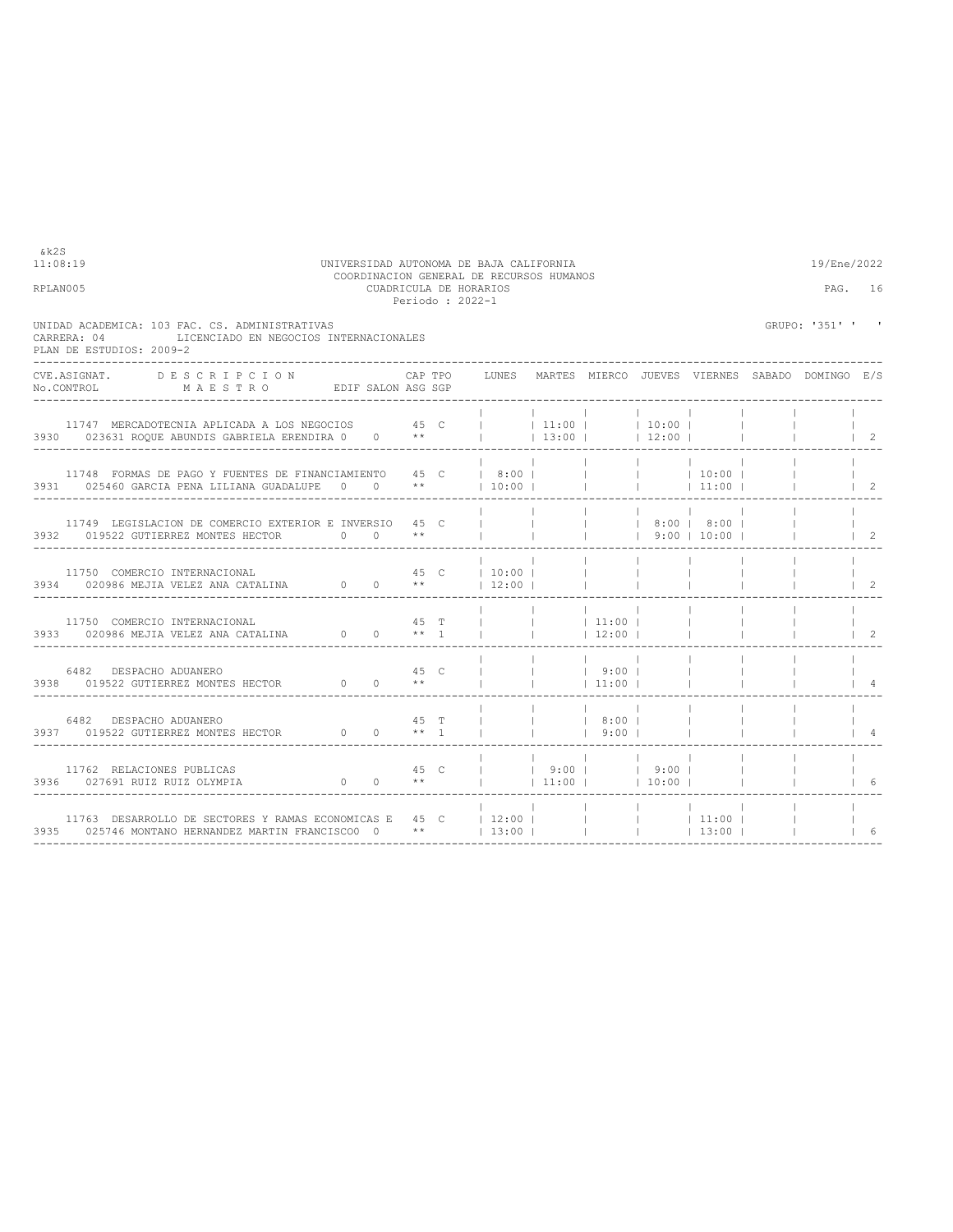| RPLAN005 |                                                                                                                                                                                                                                                                                     |      |                                | CUADRICULA DE HORARIOS<br>Periodo: 2022-1 |       |                                                |                                                        |                 |                                                                                                                                                                                        | PAG. 17                                         |                                      |
|----------|-------------------------------------------------------------------------------------------------------------------------------------------------------------------------------------------------------------------------------------------------------------------------------------|------|--------------------------------|-------------------------------------------|-------|------------------------------------------------|--------------------------------------------------------|-----------------|----------------------------------------------------------------------------------------------------------------------------------------------------------------------------------------|-------------------------------------------------|--------------------------------------|
|          | UNIDAD ACADEMICA: 103 FAC. CS. ADMINISTRATIVAS<br>LICENCIADO EN NEGOCIOS INTERNACIONALES<br>CARRERA: 04<br>PLAN DE ESTUDIOS: 2009-2                                                                                                                                                 |      |                                |                                           |       |                                                |                                                        |                 |                                                                                                                                                                                        | GRUPO: '352' ' '                                |                                      |
|          | DESCRIPCION<br>CVE ASIGNAT.<br>No.CONTROL MAESTRO EDIF SALON ASG SGP                                                                                                                                                                                                                |      |                                | CAP TPO                                   | LUNES |                                                |                                                        |                 |                                                                                                                                                                                        | MARTES MIERCO JUEVES VIERNES SABADO DOMINGO E/S |                                      |
|          | 11747 MERCADOTECNIA APLICADA A LOS NEGOCIOS 45 C<br>3226 013101 MUNOZ CAZARES RITA $0$ 0 $**$                                                                                                                                                                                       |      |                                |                                           |       |                                                |                                                        |                 | $\begin{array}{ccccccccccc}   & &   & &   & &   & 20:00 &   & & &   & 20:00 &   \\   & &   & &   & &   & 22:00 &   & & &   & 21:00 &   \\ \end{array}$                                 |                                                 | $\begin{array}{ccc} \end{array}$     |
|          | 11747 MERCADOTECNIA APLICADA A LOS NEGOCIOS 45 C<br>3227 013101 MUNOZ CAZARES RITA WWW VIR **                                                                                                                                                                                       |      |                                |                                           |       |                                                |                                                        |                 | $\begin{array}{ccccccccccc}   & &   & &   & &   & &   & 21:00 &   \\   & &   & &   & &   & & 22:00 &   \\ \end{array}$                                                                 |                                                 | $\vert$ 2                            |
|          | 11748 FORMAS DE PAGO Y FUENTES DE FINANCIAMIENTO $45$ C $\vert$ 18:00 $\vert$ 19:00 $\vert$ 18:00 $\vert$ 18:00 $\vert$ 19:00 $\vert$ 19:00 $\vert$ 19:00 $\vert$ 19:00 $\vert$<br>135 026288 MEDINA ARELLANO MARTIN AZAHEL 0 0 **                                                  |      |                                |                                           |       | $\mathbf{1}$ and $\mathbf{1}$ and $\mathbf{1}$ |                                                        | <b>Contract</b> |                                                                                                                                                                                        |                                                 | $1\quad 2$                           |
|          | 11749 LEGISLACION DE COMERCIO EXTERIOR E INVERSIO $\begin{array}{c cccccc} 45 & C &   & 20:00 &   &   &   &   & 17:00 &   \\ 0.19522 & GUTIERREZ & MONTES & HECTOR & 0 & 0 & * &   & 22:00 &   &   &   &   & 18:00 &   \\ \end{array}$<br>136 019522 GUTIERREZ MONTES HECTOR 0 0 ** |      |                                |                                           |       |                                                | $\mathbb{R}^n$                                         |                 |                                                                                                                                                                                        |                                                 | $\begin{array}{ccc} & 2 \end{array}$ |
|          | 11750 COMERCIO INTERNACIONAL<br>11750 COMERCIO INTERNACIONAL $138$ 027691 RUIZ RUIZ OLYMPIA $0$ 0 $**$                                                                                                                                                                              |      | 45 C                           |                                           |       |                                                | the contract of the contract of                        |                 | $\begin{array}{cccccccccccc}   & &   & 20:00 &   & &   & &   & 18:00 &   \\   & &   & 21:00 &   & &   & &   & 19:00 &   \\   & &   & 21:00 &   & &   & &   & 19:00 &   \\ \end{array}$ |                                                 | $1\quad 2$                           |
|          | 11750 COMERCIO INTERNACIONAL<br>11750 COMERCIO INTERNACIONAL $137$ 027691 RUIZ RUIZ OLYMPIA $0$ 0 ** 1                                                                                                                                                                              |      | 45 T                           |                                           |       |                                                | <b>Contract Contract</b><br> 20:00                     |                 |                                                                                                                                                                                        |                                                 | $1\quad 2$                           |
|          | 6482 DESPACHO ADUANERO<br>3507 011836 GUTIERREZ SANTOYO JESUS 0                                                                                                                                                                                                                     |      | 45 C<br>$0 \longrightarrow$ ** |                                           |       | $ $ 18:00   17:00                              | and the contract of the contract of<br>$19:00$   18:00 |                 |                                                                                                                                                                                        |                                                 | $\overline{4}$                       |
|          | 6482 DESPACHO ADUANERO<br>3506 011836 GUTIERREZ SANTOYO JESUS 0 0 ** 1                                                                                                                                                                                                              |      | 45 T                           |                                           |       | 17:00                                          | <b>Contract Contract</b><br> 18:00                     |                 |                                                                                                                                                                                        |                                                 | $\overline{4}$                       |
|          | 11762 RELACIONES PUBLICAS<br>11762 RELACIONES PUBLICAS $45$ C<br>141 023569 PEREZ MORALES ELIZABETH 0 0 **                                                                                                                                                                          | 45 C |                                |                                           |       | $18:00$                                        | and the contract of the con-                           |                 | 20:00                                                                                                                                                                                  |                                                 |                                      |
|          | 11763 DESARROLLO DE SECTORES Y RAMAS ECONOMICAS E 45 C   19:00   18:00  <br>142 025746 MONTANO HERNANDEZ MARTIN FRANCISCO0 0 **   20:00   20:00                                                                                                                                     |      |                                |                                           |       |                                                |                                                        |                 |                                                                                                                                                                                        |                                                 | 6                                    |

COORDINACION GENERAL DE RECURSOS HUMANOS

11:08:19 UNIVERSIDAD AUTONOMA DE BAJA CALIFORNIA 19/Ene/2022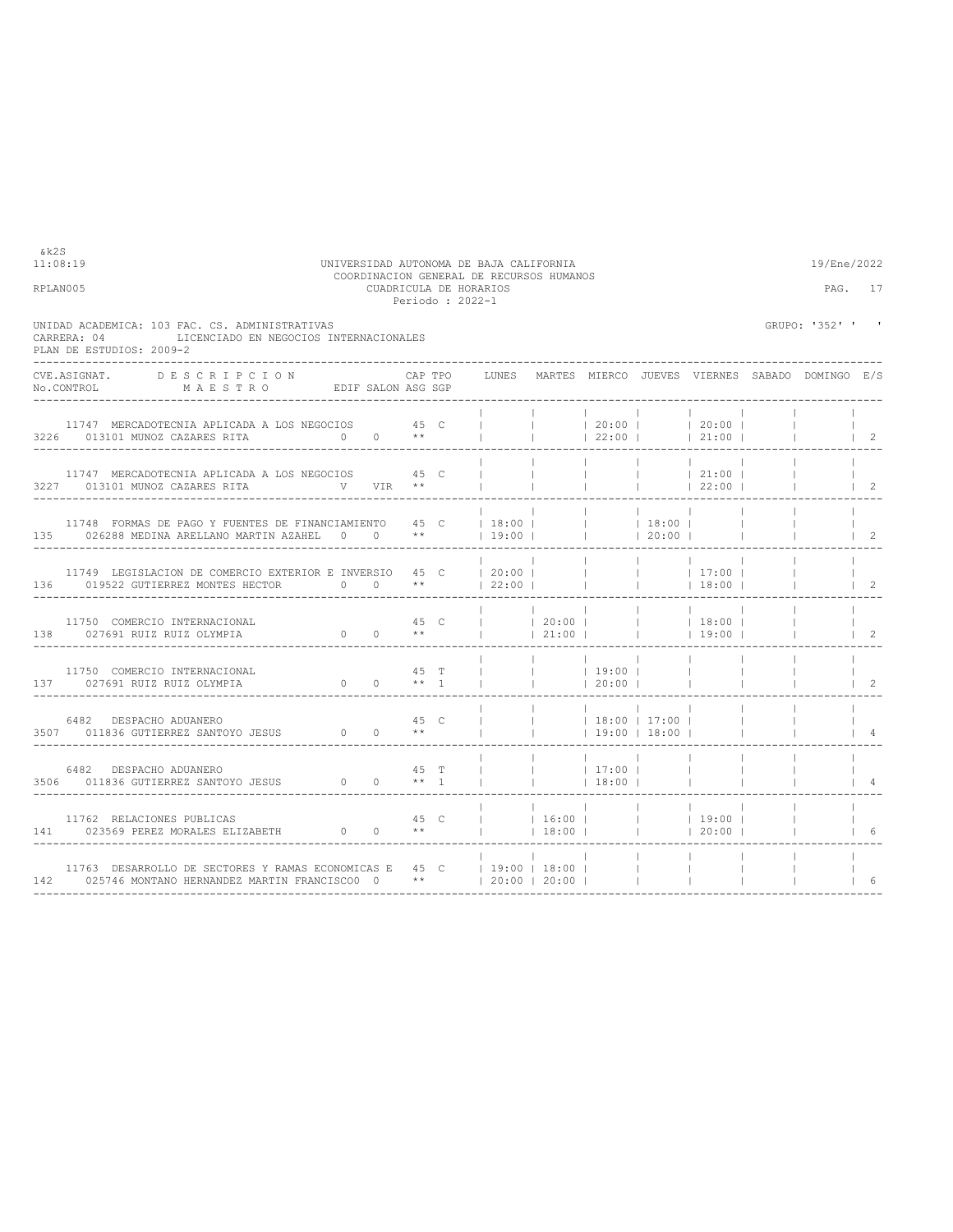| 11:08:19                   | UNIVERSIDAD AUTONOMA DE BAJA CALIFORNIA                                                              |                                                                                       |  |         |      |       |  |                      |                |                |  |                |              |
|----------------------------|------------------------------------------------------------------------------------------------------|---------------------------------------------------------------------------------------|--|---------|------|-------|--|----------------------|----------------|----------------|--|----------------|--------------|
| RPLAN005                   |                                                                                                      | COORDINACION GENERAL DE RECURSOS HUMANOS<br>CUADRICULA DE HORARIOS<br>Periodo: 2022-1 |  |         |      |       |  |                      |                |                |  |                |              |
| PLAN DE ESTUDIOS: 2009-2   | UNIDAD ACADEMICA: 103 FAC. CS. ADMINISTRATIVAS<br>CARRERA: 04 LICENCIADO EN NEGOCIOS INTERNACIONALES |                                                                                       |  |         |      |       |  |                      |                |                |  | GRUPO: '352' ' | $\mathbf{r}$ |
| CVE.ASIGNAT.<br>No.CONTROL | DESCRIPCION<br>MAESTRO EDIFSALONASGSGP                                                               |                                                                                       |  | CAP TPO |      | LUNES |  | MARTES MIERCO JUEVES |                | VIERNES SABADO |  | DOMINGO E/S    |              |
| 143                        | 11770 LENGUA EXTRANJERA II<br>015029 CAMPOS CABEZAS MANUEL SALVADO 0 0                               |                                                                                       |  | $* *$   | 45 C |       |  |                      | $1\,16:00$ $1$ |                |  |                |              |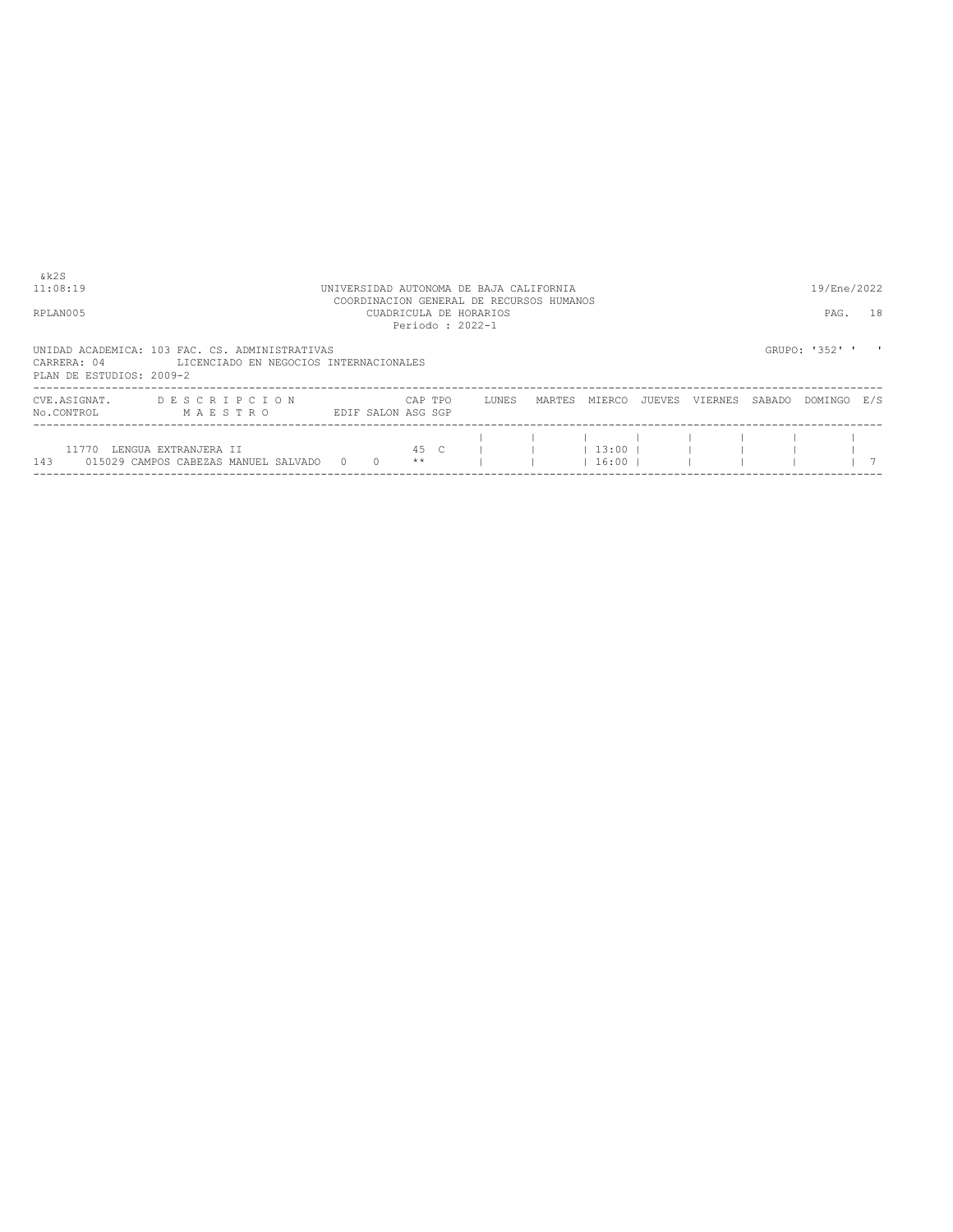| CVE.ASIGNAT. DESCRIPCION |                                                    |                                                                                                                                                                                                                                                                                                                                                                                                                                                                                                          |                                                                                                                                                                                                                                       |              |                                                                                                                                                                 |                                                                                                                                                                                                                             |                                                                                                                                                                                                                                                               |                                                                     |                                                                                              |
|--------------------------|----------------------------------------------------|----------------------------------------------------------------------------------------------------------------------------------------------------------------------------------------------------------------------------------------------------------------------------------------------------------------------------------------------------------------------------------------------------------------------------------------------------------------------------------------------------------|---------------------------------------------------------------------------------------------------------------------------------------------------------------------------------------------------------------------------------------|--------------|-----------------------------------------------------------------------------------------------------------------------------------------------------------------|-----------------------------------------------------------------------------------------------------------------------------------------------------------------------------------------------------------------------------|---------------------------------------------------------------------------------------------------------------------------------------------------------------------------------------------------------------------------------------------------------------|---------------------------------------------------------------------|----------------------------------------------------------------------------------------------|
|                          |                                                    |                                                                                                                                                                                                                                                                                                                                                                                                                                                                                                          |                                                                                                                                                                                                                                       |              |                                                                                                                                                                 |                                                                                                                                                                                                                             |                                                                                                                                                                                                                                                               |                                                                     | $\begin{array}{ccc} & & 3 \end{array}$                                                       |
|                          |                                                    |                                                                                                                                                                                                                                                                                                                                                                                                                                                                                                          |                                                                                                                                                                                                                                       |              |                                                                                                                                                                 |                                                                                                                                                                                                                             |                                                                                                                                                                                                                                                               |                                                                     | $\vert$ 3                                                                                    |
|                          |                                                    |                                                                                                                                                                                                                                                                                                                                                                                                                                                                                                          |                                                                                                                                                                                                                                       |              |                                                                                                                                                                 |                                                                                                                                                                                                                             |                                                                                                                                                                                                                                                               |                                                                     | $\overline{\phantom{1}}$ 3                                                                   |
|                          |                                                    |                                                                                                                                                                                                                                                                                                                                                                                                                                                                                                          |                                                                                                                                                                                                                                       |              |                                                                                                                                                                 |                                                                                                                                                                                                                             |                                                                                                                                                                                                                                                               |                                                                     | $\vert$ 3                                                                                    |
|                          |                                                    |                                                                                                                                                                                                                                                                                                                                                                                                                                                                                                          |                                                                                                                                                                                                                                       |              |                                                                                                                                                                 |                                                                                                                                                                                                                             |                                                                                                                                                                                                                                                               |                                                                     | $\vert$ 3                                                                                    |
|                          |                                                    |                                                                                                                                                                                                                                                                                                                                                                                                                                                                                                          |                                                                                                                                                                                                                                       |              |                                                                                                                                                                 |                                                                                                                                                                                                                             |                                                                                                                                                                                                                                                               |                                                                     | $\vert$ 3                                                                                    |
|                          |                                                    |                                                                                                                                                                                                                                                                                                                                                                                                                                                                                                          |                                                                                                                                                                                                                                       |              |                                                                                                                                                                 |                                                                                                                                                                                                                             |                                                                                                                                                                                                                                                               |                                                                     | $\vert$ 3                                                                                    |
|                          |                                                    |                                                                                                                                                                                                                                                                                                                                                                                                                                                                                                          |                                                                                                                                                                                                                                       |              |                                                                                                                                                                 |                                                                                                                                                                                                                             |                                                                                                                                                                                                                                                               |                                                                     | $\overline{7}$                                                                               |
|                          | CARRERA: 04 LICENCIADO EN NEGOCIOS INTERNACIONALES | $\verb No.CONTROL  \qquad \qquad \verb M A E S T R O  \qquad \qquad \verb EDIF SALON ASG SGP  \qquad \qquad \verb N.ACS  \qquad \qquad \verb N.ACS  \qquad \qquad \verb N.ACS  \qquad \qquad \verb N.ACS  \qquad \qquad \verb N.ACS  \qquad \qquad \verb N.ACS  \qquad \qquad \verb N.ACS  \qquad \qquad \verb N.ACS  \qquad \qquad \verb N.ACS  \qquad \qquad \verb N.ACS  \qquad \qquad \verb N.ACS  \qquad \qquad \verb N.ACS  \qquad \qquad \verb$<br>3950 029728 BARAJAS GALICIA JULIO CESAR 0 0 ** | CUADRICULA DE HORARIOS<br>Periodo: 2022-1<br>11752 LOGISTICA Y DISTRIBUCION INTERNACIONAL 35 T  <br>3951 021702 ZAVALETA CORRALES YEDITH 0 0 ** 1  <br>11755 DESARROLLO DE EMPRENDEDORES 3955 021352 LOPEZ SOTO SANDRA LUISA $0$ 0 ** | $\mathbb{R}$ | 3949 029728 BARAJAS GALICIA JULIO CESAR 0 0 ** 1 1 9:00   1<br><b>Contract Contract</b><br>11753 MARCO JURIDICO ADUANERO Y APOYOS GUBERNAMEN 35 C   9:00   9:00 | and the contract of the contract of<br>11751 FORMULACION Y EVALUACION DE PROYECTOS DE IN 35 C (         7:00  <br> 9:00 <br>11751 FORMULACION Y EVALUACION DE PROYECTOS DE IN 35 T   7:00      <br><b>Contract Contract</b> | 3952 021702 ZAVALETA CORRALES YEDITH 0 0 **     9:00     9:00  <br>  7:00  <br>  8:00  <br>$ $ 11:00  <br>the contract of the contract of the contract of<br>35 C       10:00   11:00    <br>3956 018691 BURCIAGA ROMERO JOSE JUAN 0 0 0 **     12:00   12:00 | 11752 LOGISTICA Y DISTRIBUCION INTERNACIONAL 35 C     8:00     8:00 | PAG. 19<br>GRUPO: '361' ' '<br>CAP TPO LUNES MARTES MIERCO JUEVES VIERNES SABADO DOMINGO E/S |

COORDINACION GENERAL DE RECURSOS HUMANOS

11:08:19 UNIVERSIDAD AUTONOMA DE BAJA CALIFORNIA 19/Ene/2022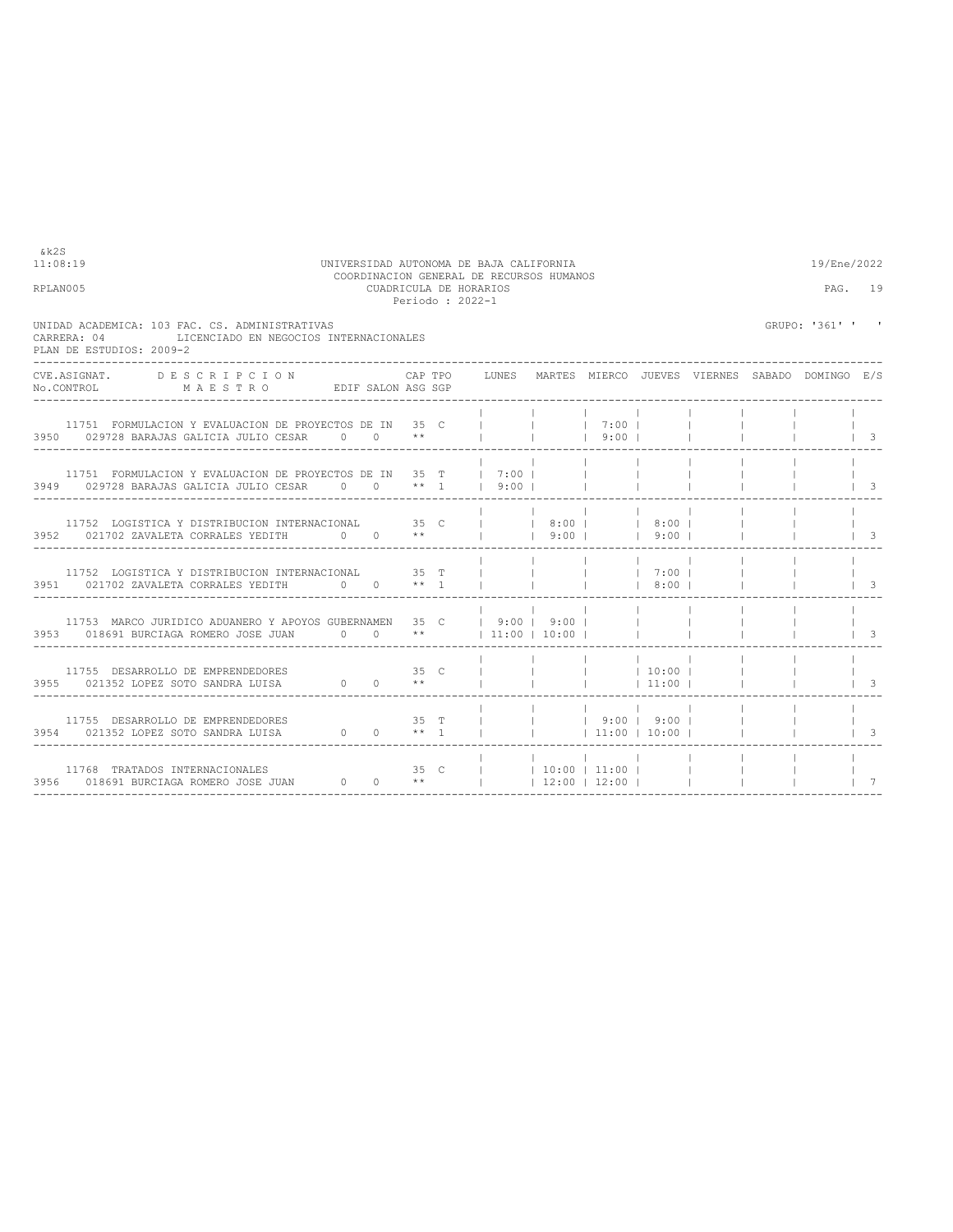| &k2S<br>11:08:19<br>RPLAN005                                                                                                 |                                                                                                                                                                                                                                                                                                                                                                                                                                                                              | UNIVERSIDAD AUTONOMA DE BAJA CALIFORNIA | COORDINACION GENERAL DE RECURSOS HUMANOS<br>CUADRICULA DE HORARIOS | Periodo: 2022-1 |  | 19/Ene/2022<br>PAG. 20 |                                                              |                          |                                      |  |                |             |
|------------------------------------------------------------------------------------------------------------------------------|------------------------------------------------------------------------------------------------------------------------------------------------------------------------------------------------------------------------------------------------------------------------------------------------------------------------------------------------------------------------------------------------------------------------------------------------------------------------------|-----------------------------------------|--------------------------------------------------------------------|-----------------|--|------------------------|--------------------------------------------------------------|--------------------------|--------------------------------------|--|----------------|-------------|
| CARRERA: 04<br>PLAN DE ESTUDIOS: 2009-2                                                                                      | UNIDAD ACADEMICA: 103 FAC. CS. ADMINISTRATIVAS<br>LICENCIADO EN NEGOCIOS INTERNACIONALES                                                                                                                                                                                                                                                                                                                                                                                     |                                         |                                                                    |                 |  |                        |                                                              |                          |                                      |  | GRUPO: '362' ' |             |
| CVE.ASIGNAT. DESCRIPCION CAPTPO LUNES MARTES MIERCO JUEVES VIERNES SABADO DOMINGO E/S<br>No.CONTROL MAESTRO EDIFSALON ASGSGP |                                                                                                                                                                                                                                                                                                                                                                                                                                                                              |                                         |                                                                    |                 |  |                        |                                                              |                          |                                      |  |                |             |
|                                                                                                                              | 11751 FORMULACION Y EVALUACION DE PROYECTOS DE IN 35 C   16:00    <br>4141 023442 OLMEDO NOGUERA CELIA NOEMI 0 0 **   18:00                                                                                                                                                                                                                                                                                                                                                  |                                         |                                                                    |                 |  |                        |                                                              | and the con-             |                                      |  |                | $\vert$ 3   |
| 4140 023442 OLMEDO NOGUERA CELIA NOEMI 0 0 ** 1   18:00       18:00                                                          | 11751 FORMULACION Y EVALUACION DE PROYECTOS DE IN 35 T       17:00         17:00                                                                                                                                                                                                                                                                                                                                                                                             |                                         |                                                                    |                 |  |                        |                                                              |                          |                                      |  |                | $\perp$ 3   |
|                                                                                                                              | 11752 LOGISTICA Y DISTRIBUCION INTERNACIONAL 35 C     18:00    <br>4143 027530 OUINTERO ARELLANO ANGELICA GRETHELO 0 **                                                                                                                                                                                                                                                                                                                                                      |                                         |                                                                    |                 |  | $120:00$ 1             |                                                              |                          |                                      |  |                | $\vert$ 3   |
|                                                                                                                              | 11752 LOGISTICA Y DISTRIBUCION INTERNACIONAL 35 T       19:00  <br>4142 027530 OUINTERO ARELLANO ANGELICA GRETHELO 0 ** 1 l                                                                                                                                                                                                                                                                                                                                                  |                                         |                                                                    |                 |  |                        | 20:00                                                        |                          | <b>Contract Contract</b>             |  |                | $\vert$ 3   |
| 4144 019522 GUTIERREZ MONTES HECTOR 0 0 **                                                                                   | 11753 MARCO JURIDICO ADUANERO Y APOYOS GUBERNAMEN 35 C                                                                                                                                                                                                                                                                                                                                                                                                                       |                                         |                                                                    |                 |  |                        | and the contract of the contract of<br>$121:00$ $120:00$ $1$ | $\sim$ 1                 |                                      |  |                | $\perp$ 3   |
|                                                                                                                              |                                                                                                                                                                                                                                                                                                                                                                                                                                                                              |                                         |                                                                    |                 |  |                        |                                                              | <b>Contract Contract</b> |                                      |  |                | $\perp$ 3   |
|                                                                                                                              | 11755 DESARROLLO DE EMPRENDEDORES 6 1 35 T $\begin{array}{c c c c c c c c c} & & & & & & & & \text{if} & & & \text{if} & & \text{if} & \text{if} & \text{if} & \text{if} & \text{if} & \text{if} & \text{if} & \text{if} & \text{if} & \text{if} & \text{if} & \text{if} & \text{if} & \text{if} & \text{if} & \text{if} & \text{if} & \text{if} & \text{if} & \text{if} & \text{if} & \text{if}$<br>4145 020062 ORTIZ ARMAS EDUARDO ISMAEL 0 0 0 ** 1   20:00         18:00 |                                         |                                                                    |                 |  |                        |                                                              |                          | <b>Contract Contract</b>             |  |                | $\vert$ 3   |
| 11768 TRATADOS INTERNACIONALES<br>4147 027692 VALDIVIA MORONES FRANCISCO $0$ 0 **                                            |                                                                                                                                                                                                                                                                                                                                                                                                                                                                              |                                         |                                                                    | 35 C            |  |                        |                                                              | <b>Contract</b>          | and the state<br>$ 19:00 $ $ 20:00 $ |  |                | $1 \quad 7$ |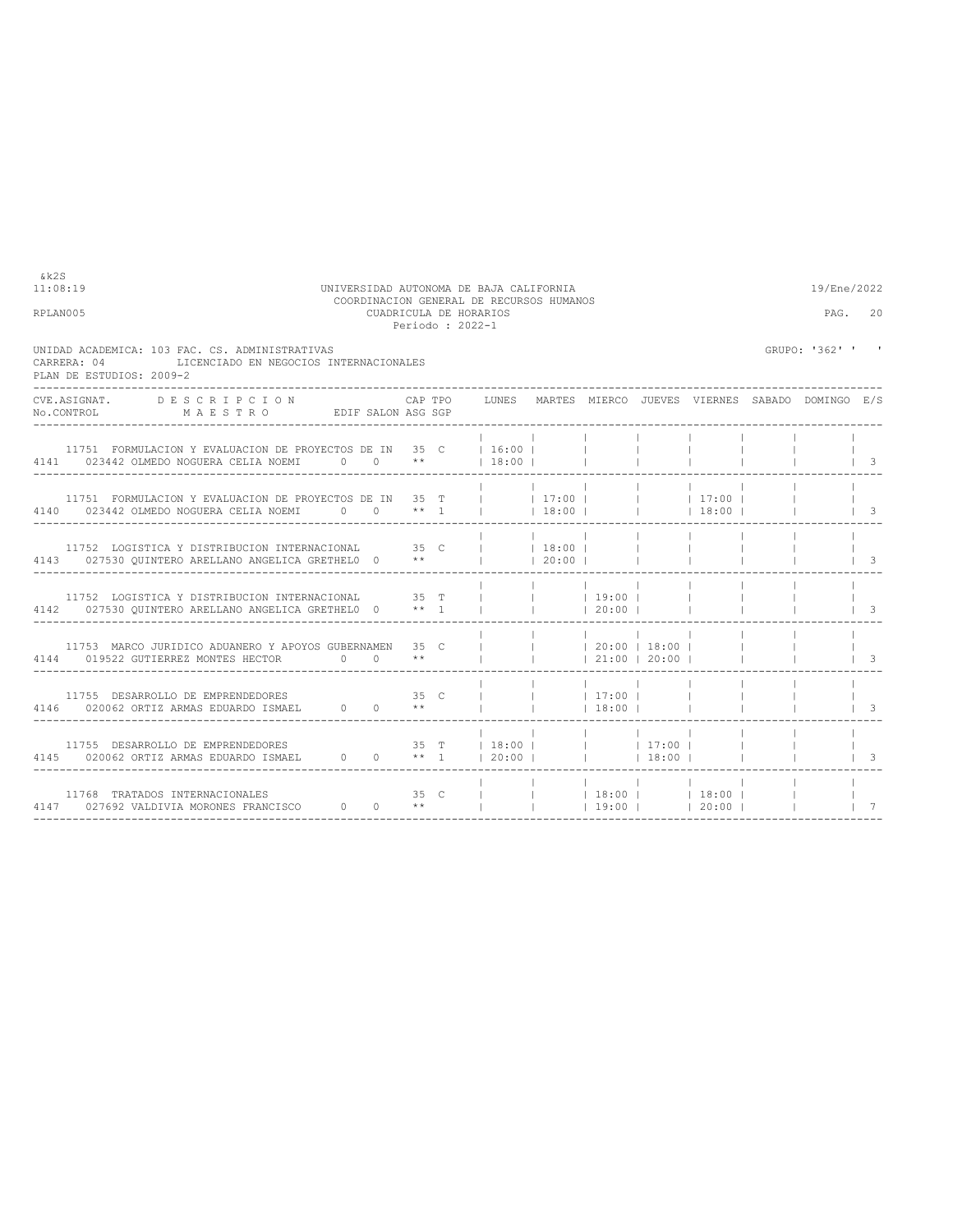| CARRERA: 04 | UNIDAD ACADEMICA: 103 FAC. CS. ADMINISTRATIVAS<br>LICENCIADO EN NEGOCIOS INTERNACIONALES<br>PLAN DE ESTUDIOS: 2009-2                        |  |  |                          |                   |             |  | GRUPO: '363' ' ' |                         |
|-------------|---------------------------------------------------------------------------------------------------------------------------------------------|--|--|--------------------------|-------------------|-------------|--|------------------|-------------------------|
| No.CONTROL  | ---------------------<br>CVE.ASIGNAT. DESCRIPCION CAPTPO LUNES MARTES MIERCO JUEVES VIERNES SABADO DOMINGO E/S<br>MAESTRO EDIFSALON ASG SGP |  |  |                          |                   |             |  |                  |                         |
|             | 11751 FORMULACION Y EVALUACION DE PROYECTOS DE IN 35 C (1) (18:00)   1<br>4531 012909 GUTIERREZ OCAMPO JESUS FRANCISCO0 0 **         20:00  |  |  |                          |                   |             |  |                  | $\vert$ 3               |
|             | 11751 FORMULACION Y EVALUACION DE PROYECTOS DE IN 35 T       20:00      <br>4530 012909 GUTIERREZ OCAMPO JESUS FRANCISCO0 0 ** 1     22:00  |  |  |                          |                   |             |  |                  | - 3                     |
|             | 11752 LOGISTICA Y DISTRIBUCION INTERNACIONAL 35 C   19:00      <br>4533 025346 DE LEON BERRONES JOSE ARTURO 0 0 **   21:00                  |  |  |                          |                   |             |  |                  | - 3                     |
|             | 11752 LOGISTICA Y DISTRIBUCION INTERNACIONAL 35 T             18:00  <br>4532 025346 DE LEON BERRONES JOSE ARTURO 0 0 ** 1                  |  |  |                          |                   | $19:00$ $1$ |  |                  | $1 \quad 3$             |
|             | 11753 MARCO JURIDICO ADUANERO Y APOYOS GUBERNAMEN 35 C           16:00   17:00    <br>4534 027692 VALDIVIA MORONES FRANCISCO 0 0 **         |  |  |                          | $18:00 + 18:00 +$ |             |  |                  | $\overline{\mathbf{3}}$ |
|             | 11755 DESARROLLO DE EMPRENDEDORES 6 35 C $\vert$ 18:00      <br>4536 030065 MARTINEZ RAMOS SANTOS JUDITH 0 0 **     19:00                   |  |  |                          |                   |             |  |                  | -3                      |
|             | 4535 030065 MARTINEZ RAMOS SANTOS JUDITH 0 0 ** 1 19:00   20:00                                                                             |  |  |                          |                   |             |  |                  | -3                      |
|             | 11768 TRATADOS INTERNACIONALES<br>4537 015690 GUTIERREZ GUTIERREZ OLGA LIDIA 0 0 **     18:00     17:00                                     |  |  | 35 C     16:00     16:00 |                   |             |  |                  |                         |

----------------------------------------------------------------------------------------------------------------------------------

 $k2S$ <br>11:08:19

## 11:08:19 UNIVERSIDAD AUTONOMA DE BAJA CALIFORNIA<br>COORDINACION GENERAL DE RECURSOS HUMANOS<br>CUADRICULA DE HORARIOS<br>Periodo : 2022-1<br>Periodo : 2022-1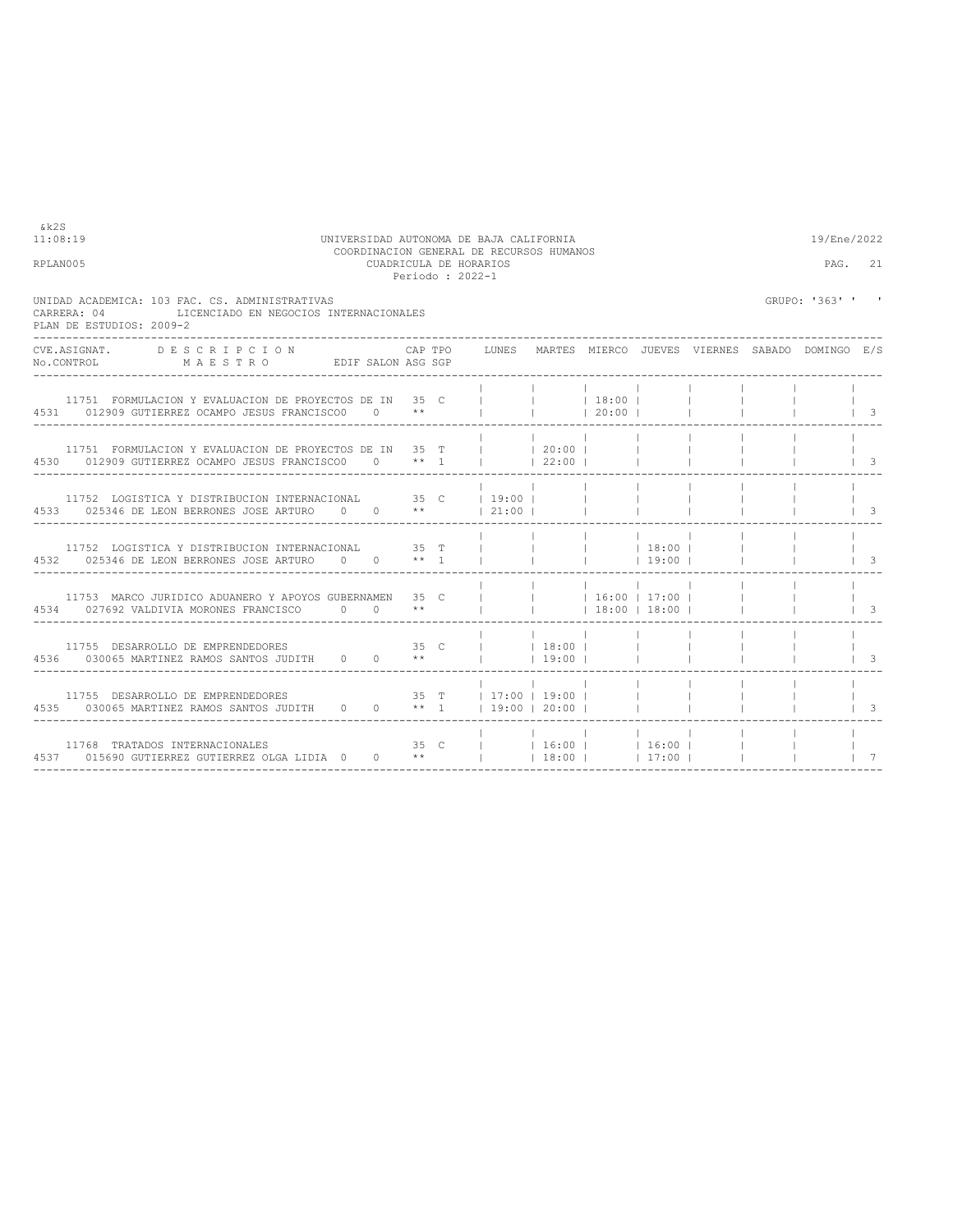| & k 2 S<br>11:08:19<br>RPLAN005         |                                                                                           | UNIVERSIDAD AUTONOMA DE BAJA CALIFORNIA<br>COORDINACION GENERAL DE RECURSOS HUMANOS<br>CUADRICULA DE HORARIOS<br>Periodo: 2022-1<br>UNIDAD ACADEMICA: 103 FAC. CS. ADMINISTRATIVAS |  |          |               |       |        |                     |        |         |        |                |                                                     |  |
|-----------------------------------------|-------------------------------------------------------------------------------------------|------------------------------------------------------------------------------------------------------------------------------------------------------------------------------------|--|----------|---------------|-------|--------|---------------------|--------|---------|--------|----------------|-----------------------------------------------------|--|
| CARRERA: 04<br>PLAN DE ESTUDIOS: 2009-2 | LICENCIADO EN NEGOCIOS INTERNACIONALES                                                    |                                                                                                                                                                                    |  |          |               |       |        |                     |        |         |        | GRUPO: '371' ' |                                                     |  |
| CVE.ASIGNAT.<br>No.CONTROL              | DESCRIPCION<br>MAESTRO                                                                    | EDIF SALON ASG SGP                                                                                                                                                                 |  |          | CAP TPO       | LUNES | MARTES | MIERCO              | JUEVES | VIERNES | SABADO | DOMINGO E/S    |                                                     |  |
|                                         | 11754 FINANZAS INTERNACIONALES<br>153 025746 MONTANO HERNANDEZ MARTIN FRANCISCO0 0 **     |                                                                                                                                                                                    |  |          | $\mathcal{C}$ |       |        | 20:00 <br> 21:00    |        |         |        |                |                                                     |  |
|                                         | 11754 FINANZAS INTERNACIONALES<br>4529     025746 MONTANO HERNANDEZ MARTIN FRANCISCO0   0 |                                                                                                                                                                                    |  | $\Omega$ | C.<br>$**$    |       |        | 18:00 <br>$20:00$ 1 |        |         |        |                | $\begin{array}{ccc} & & & & \\ & & & & \end{array}$ |  |